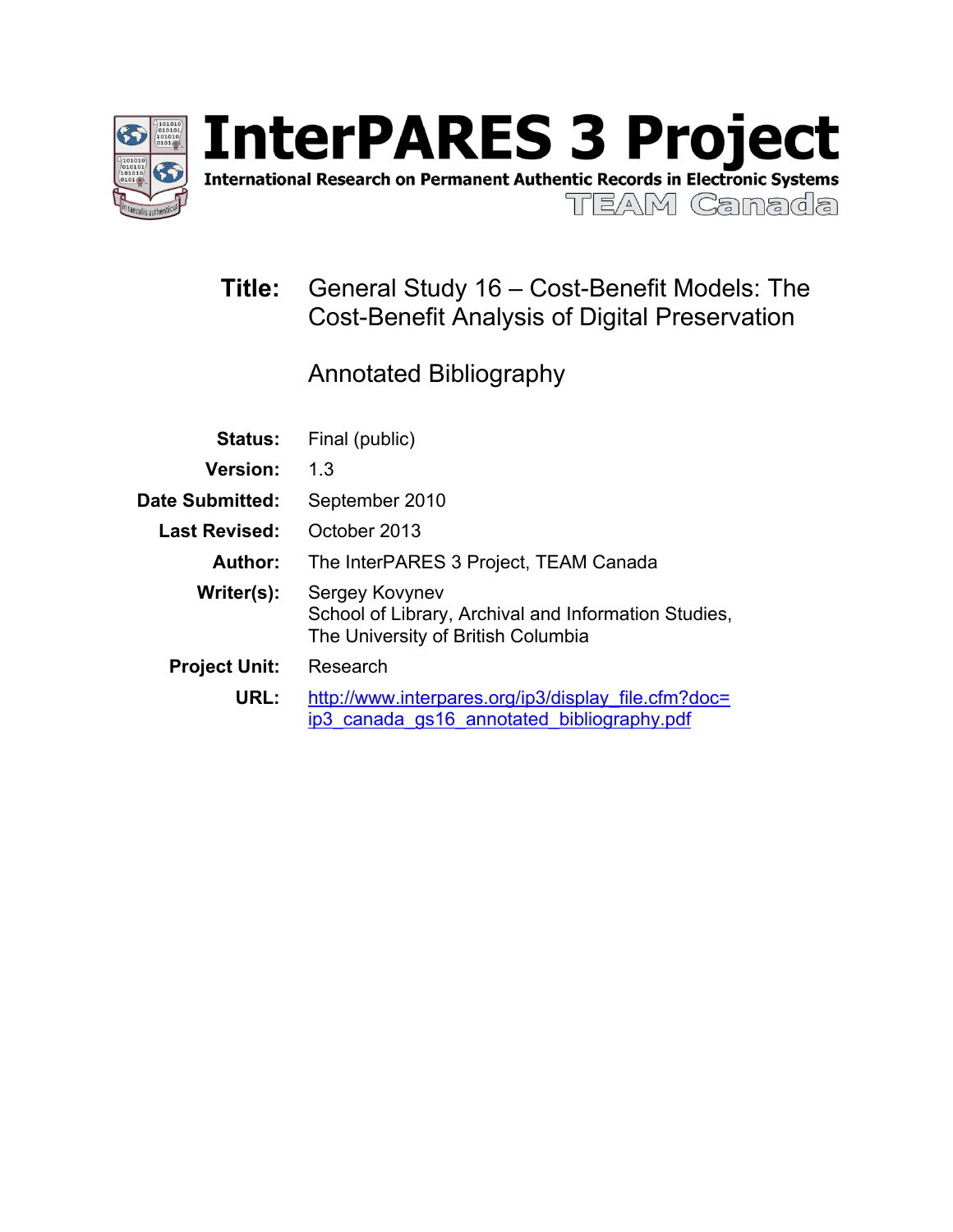# **Document Control**

| Version history |                  |                  |                                                                                                                      |  |
|-----------------|------------------|------------------|----------------------------------------------------------------------------------------------------------------------|--|
| Version         | Date             | $\underline{By}$ | Version notes                                                                                                        |  |
| 1.0             | 2010-09-13       | S. Kovynev       | Discussion draft prepared following<br>identification of action item for GS16 at TEAM<br>Canada Plenary Workshop 05. |  |
| 1.1             | 2010-09-22       | R. Preston       | Minor content and copy edits.                                                                                        |  |
| 1.2             | 2010-09-28       | S. Kovynev       | Added new content.                                                                                                   |  |
| 1.3             | $2013 - 10 - 31$ | R. Preston       | Minor content and copy edits for public version.                                                                     |  |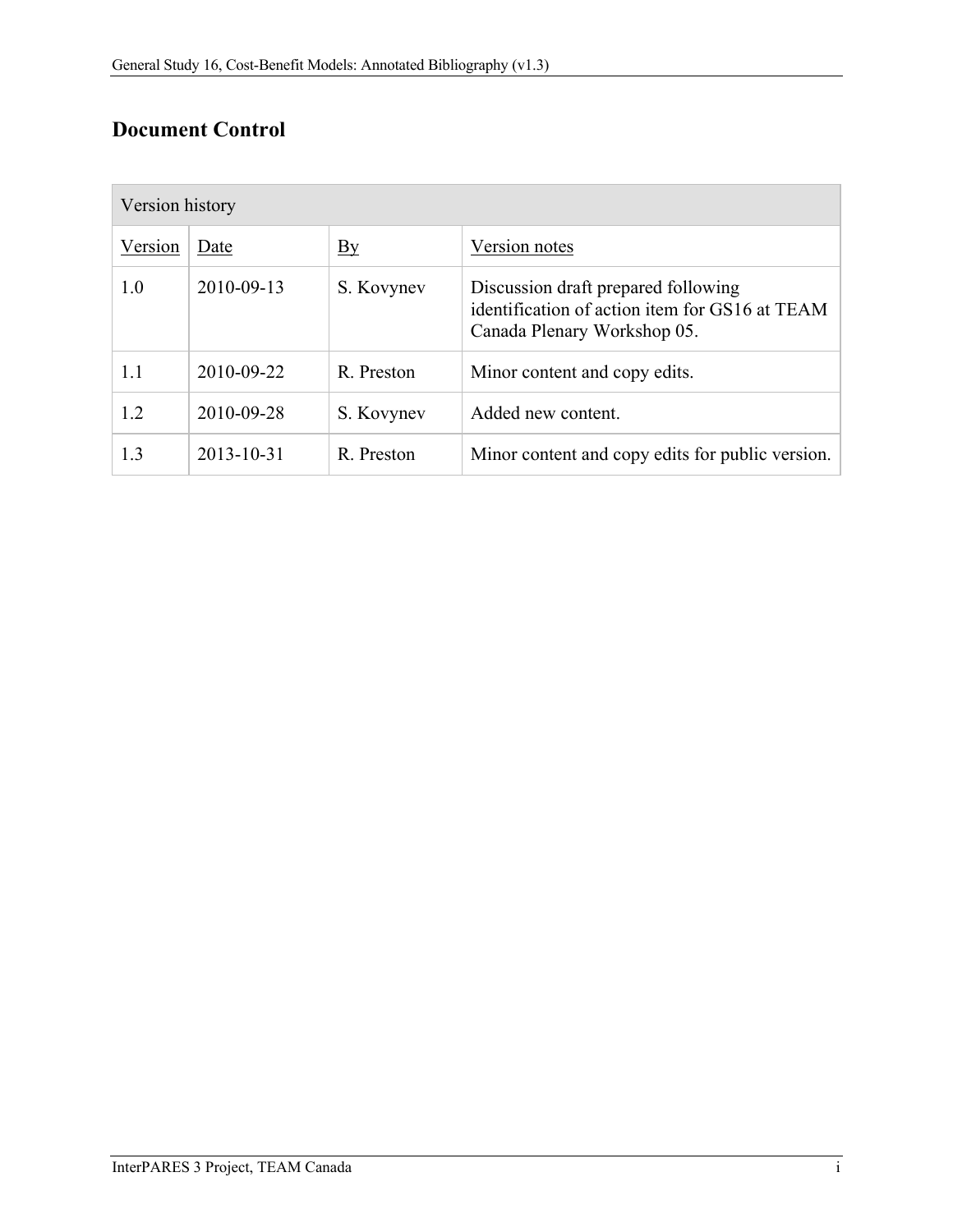# **The Cost-Benefit Analysis of Digital Preservation: Annotated Bibliography**

**Author:** Ashley, Kevin **Title:** "Digital Archive Costs: Facts and Fallacies" **Publication Details:** DLM Forum '99 (October 1999) **Publisher:** European Commission, Brussels, Belgium **Web Address**: [http://ec.europa.eu/archives/ISPO/dlm/fulltext/full\\_ashl\\_en.htm](http://ec.europa.eu/archives/ISPO/dlm/fulltext/full_ashl_en.htm)

### **Abstract**

The author challenges two major myths related to the costs involved in digital preservation. The first is that archive costs depend primarily on the volume of data to be stored, and the second is that data storage costs are very high. Both beliefs are unfounded as storage costs are not the primary cost involved in a digital preservation program. The primary influences are in fact analogous with those associated with traditional forms of archival storage. The costs actually lie in the various types of preservation services that can be made available. Variables in cost arise in activities such as acquiring materials, preservation and access issues. The more services offered and the more activity involved in providing access, the higher the cost. In the author's own experience, it is staff and not data volume that is the biggest influence on cost.

# **Annotation**

This article provides a more practical look at the concerns of preservation. In essence, this pragmatic approach is a welcome response to some digital preservation concerns, as it answers some of the most basic fears of many organizations. By focusing on the requirements of the information and the users of that information, we can get a clearer picture of the nature of digital archive costs.

# **Keywords**

**Digital archives costs** is the main topic of the paper. In face of an increasing volume of public or internal demands for access to modern archival material, it is difficult to decide how much such a service might cost. Although the creation of digital surrogates involves a very specific set of costs which are not applicable to records which are 'born digital' many of the ongoing costs preservation, access, support for users - are very similar in overall character. Part of the difficulty in understanding costs has been the lack of working examples from which to learn and the difficulty in extrapolating costs from pilot projects to full-scale public services.

**Publishers:** Charles Beagrie Ltd, JISC **Title:** "Keeping Research Data Safe Factsheet" **Publication Date:** September 2010 **Web Address**: [http://www.beagrie.com/KRDS\\_Factsheet\\_0910.pdf](http://www.beagrie.com/KRDS_Factsheet_0910.pdf)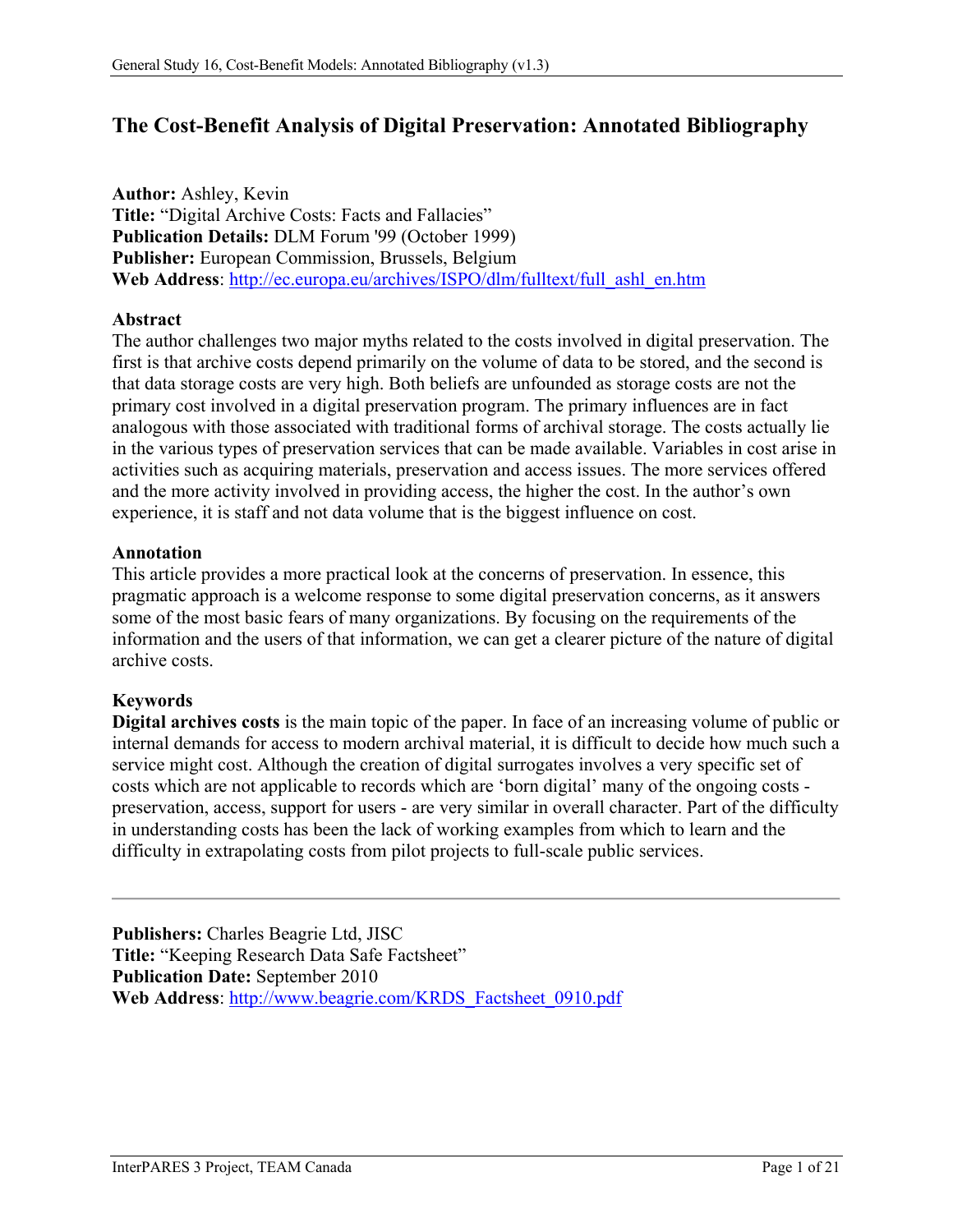# **Abstract**

This factsheet illustrates some of the key findings and recommendations from the JISC-funded Keeping Research Data Safe (KRDS1) and Keeping Research Data Safe 2 (KRDS2) projects. It covers the following major areas:

- Cost issues in digital preservation (what costs most, impact of fixed costs, declining costs over time)
- Benefits from digital preservation (benefits taxonomy, direct benefits, indirect benefits, near-term benefits, long-term benefits)
- Institutional issues (repository models and structures, key cost variables, data collection levels)

### **Annotation**

The factsheet is an overview of the cost issues in digital preservation of research data. It will be relevant to all repositories and institutions holding digital material but of particular interest to anyone responsible for or involved in the long-term management of research data.

### **Keywords**

**Cost Benefits:** KRDS has defined a few important dimensions and a taxonomy that illuminate the broad contours of the benefits digital preservation investments potentially generate. The KRDS taxonomy for categorising the benefits from long-term preservation of research data is presented.

**Author:** Beagrie, Neil, Brian Lavoie, and Matthew Woollard **Title:** "Keeping Research Data Safe 2" **Publication Details:** Report prepared by *Charles Beagrie Limited* **Publication Date:** April 2010 **Web Address**: <http://www.jisc.ac.uk/media/documents/publications/reports/2010/keepingresearchdatasafe2.pdf>

### **Abstract**

There are several significant challenges facing the academic community relating to the long-term curation, storage, retrieval and discovery of research data. One of these challenges is developing a better understanding of the costs involved in long-term preservation of research data. The report identifies and analyses collections of long-lived research data and information on associated preservation costs and benefits and provides a larger body of material and evidence against which existing and future research data preservation cost modelling exercises can be tested and validated. The authors believe this work is critical to developing preservation costing tools and cost benefit analyses for justifying and sustaining major investments in repositories and data curation.

#### **Annotation**

This is the final report of the *Keeping Research Data Safe phase 2* (KRDS2) project. It presents the results of a survey of available cost information, validation and further development of the KRDS activity cost model, and a new taxonomy to help assess benefits alongside costs. One of the key findings on the long-term costs of digital preservation for research data was that the cost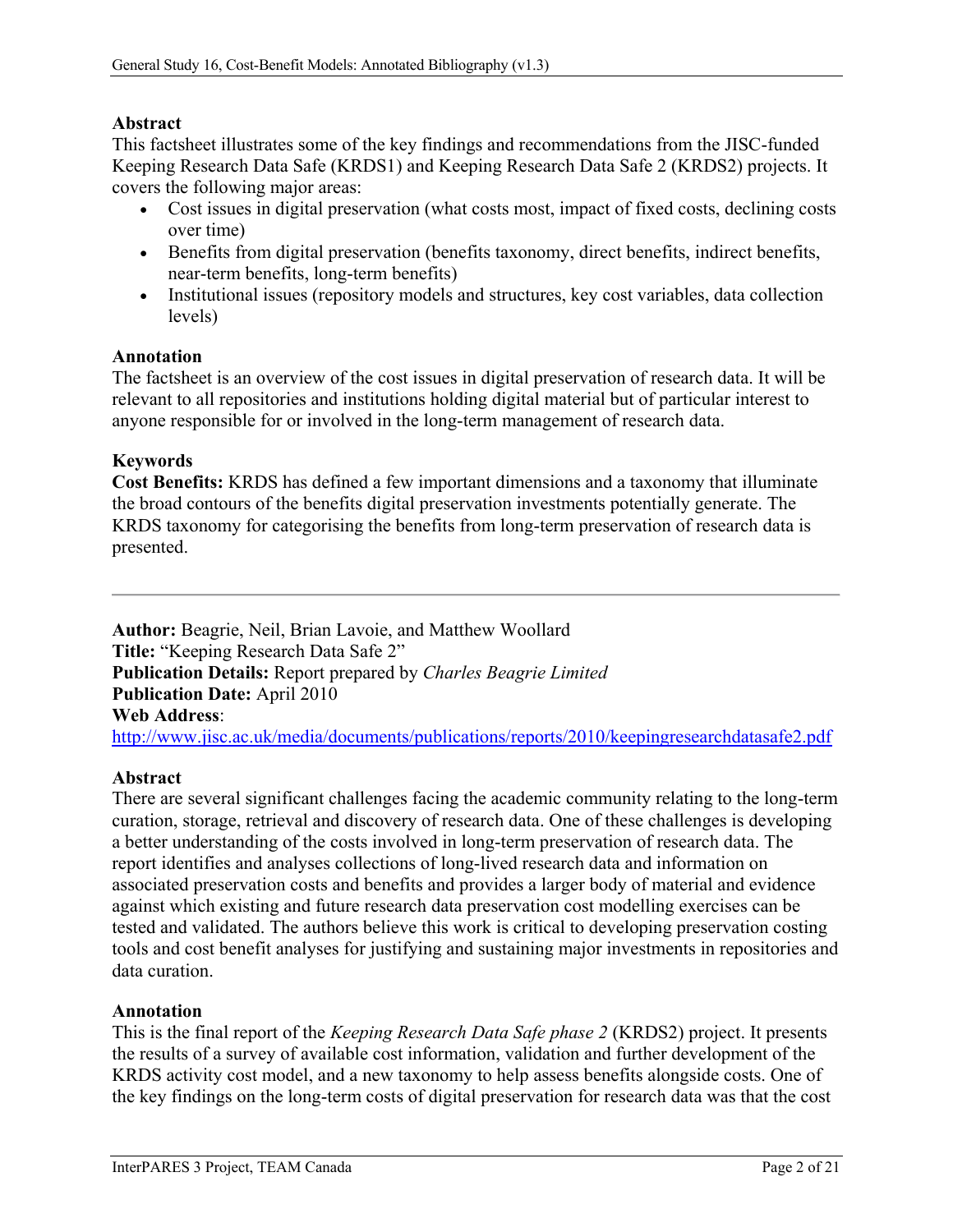of archiving activities (archival storage and preservation planning and actions) is consistently a very small proportion of the overall costs and significantly lower than the costs of acquisition/ingest or access activities for all the case studies in KRDS2.

## **Keywords**

**Long-term Costs of Digital Preservation:** The costs of archiving activities (archival storage and preservation planning and actions) are consistently a very small proportion of the overall costs and significantly lower than the costs of acquisition/ingest or access activities.

**Author:** Becker, Christoph, et al.

**Title:** "Systematic planning for digital preservation: Evaluating potential strategies and building preservation plans"

**Journal or Book:** *International Journal on Digital Libraries (IJDL)* **Publication Details:** Vol. 10, no 4 (December 2009) **Web Address**:<http://www.springerlink.com/content/801685k478136425/>

# **Abstract**

This article describes a systematic approach for evaluating potential alternatives for preservation actions and building thoroughly defined, accountable preservation plans for keeping digital content alive over time. In this approach, preservation planners empirically evaluate potential action components in a controlled environment and select the most suitable one with respect to the particular requirements of a given setting. The method follows a variation of utility analysis to support multi-criteria decision-making procedures in digital preservation planning. The selection procedure leads to well-documented, well-argued and transparent decisions that can be reproduced and revisited at a later point of time.

### **Annotation**

The value of the article is in case studies, which the authors use for description of the context and foundation of the approach under discussion. The definition of a preservation plan and explanation of the components necessary to constitute a solid and complete preservation plan might also be very useful for everyone considering digital preservation projects.

### **Keywords**

**Digital preservation and preservation planning** is at the heart of the article. The authors discuss them in connection of **Open Archival Information Systems** model (OAIS). The OAIS model was published in 2002 and adopted as ISO standard. It has proven to be a very useful high-level reference model, describing functional entities and the exchange of information between them. Because of its growing acceptance in the community, the OAIS model is the most common framework for digital preservation systems.

A **preservation plan**, as opposed to preservation policy, is seen by the authors as an action plan for preserving a specific set of objects for a given purpose. It is defined as a series of preservation actions to be taken by a responsible institution due to an identified risk for a given set of digital objects or records (called collection).

**Cost** is considered one of the elements of a preservation plan. Cost of preservation action must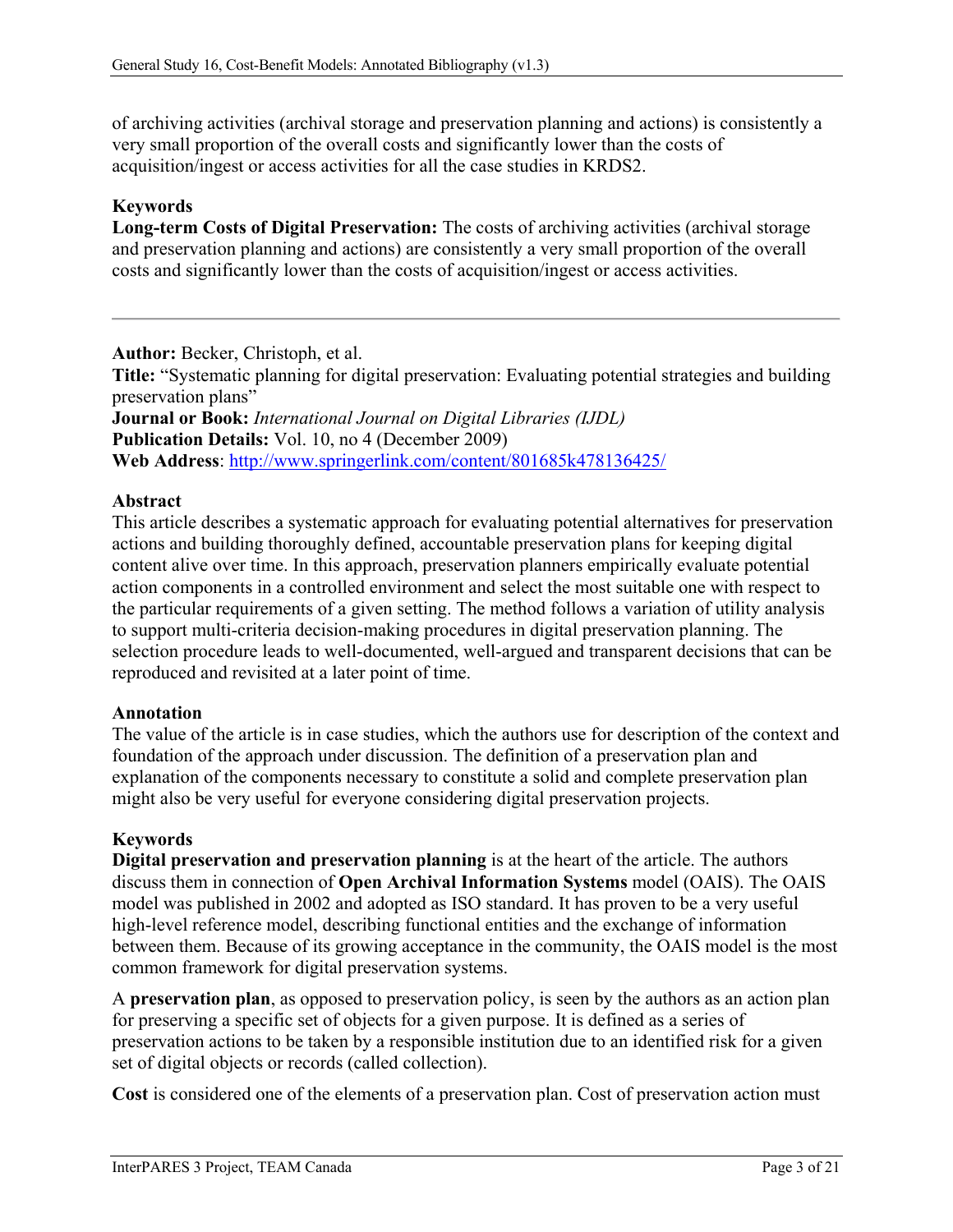not exceed estimated value of digital object. Costs have a significant influence on the choice of a preservation solution, but are inherently hard to quantify. Ultimately, the **Total Cost of Ownership** (TCO) is the guiding figure for deciding whether or not a preservation strategy meets the needs of an institution within the constraints of its budget. Instead of providing a single numeric criterion which is extremely complex to quantify, costs might also be defined as *infrastructure characteristics*, putting an emphasis on cost factors instead of the resulting figures for cost estimates.

**Publisher:** Blue Ribbon Task Force on Sustainable Digital Preservation and Access **Title:** "Sustainable Economics for a Digital Planet: Ensuring Long-Term Access to Digital Information"

**Publication Details:** Final Report of the Blue Ribbon Task Force on Sustainable Digital Preservation and Access

**Publication Date:** February 2010

**Web Address**: [http://brtf.sdsc.edu/biblio/BRTF\\_Final\\_Report.pdf](http://brtf.sdsc.edu/biblio/BRTF_Final_Report.pdf)

# **Abstract**

The sustainability of the long-term access and preservation of digital materials is a well-known challenge, and discussion frequently focuses on the difficult technical issues. Less clearly articulated are the organizational and economic issues implicit in the notion of sustainability which, at the risk of over-simplification, come down to two questions: How much does it cost? and Who should pay? The report makes it clear that sustainable economics for digital preservation is not just about finding more funds. It is about building an economic activity firmly rooted in a compelling value proposition, clear incentives to act, and well-defined preservation roles and responsibilities. Lacking these ingredients, digital preservation efforts—and the materials in their care—have little prospect of persisting over time; with them, our digital heritage will have a sound economic foundation for the future.

### **Annotation**

The Task Forces sought to sample best and current practices in digital preservation and access and to identify major themes and systemic challenges. The Task Force's final report offers findings and actions agendas that will be useful to decision makers as they address these sustainability elements.

### **Keywords**

**Economic models** are stylized representations of how economic processes work. They are a means to abstract an economic process down to the essential details that are important for 1) understanding how the process works, and 2) identifying the aspects of the process that can be influenced by outside intervention, such as public policy.

Economic models can be distinguished from **cost models** and **business models**, each of which is useful and may be essential for understanding an economic process, but neither of which can be used reliably except in the context of a broader economic model.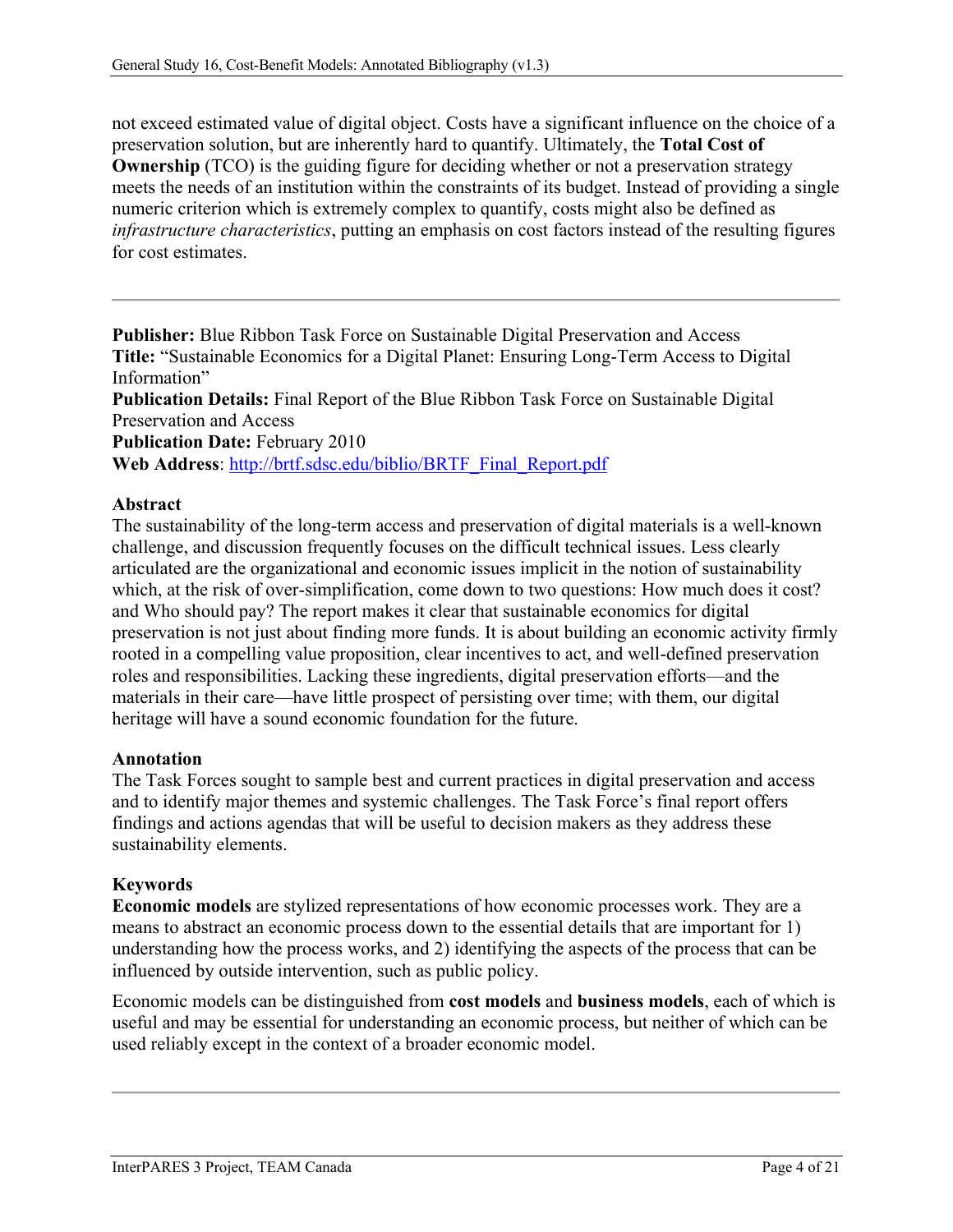**Author:** Bonn, Maria **Title:** "Benchmarking Conversion Costs: A Report from the Making of America IV Project" **Journal or Book:** *RLG DigiNews* **Publication Details:** Vol. 5, no 5 (October 2001) **Web Address**:

<http://worldcat.org/arcviewer/1/OCC/2007/08/08/0000070513/viewer/file251.html#feature2>

# **Abstract**

A report summarising the findings of the Making of America IV project, undertaken by the University of Michigan University Library, in investigating "the costs and methods of using digital technologies for preserving and deploying monograph materials".

# **Annotation**

The costs reported represent a careful inventory of the activities involved in the big digitization project. It can be used as a benchmark for estimation of future digitization costs.

# **Keywords**

**Actual per-page cost:** very valuable data on actual cost of digitization per a page of a book being digitized, based on staff salaries, costs of equipment and software and invoices is given.

### **Author:** Caplan, Priscilla

**Title:** "Building a Digital Preservation Archive: Tales from the Front" **Journal or Book:** *VINE: The Journal of Information and Knowledge Management Systems* **Publication Details:** Vol. 34, no. 1 (2004) **Web Address**:<http://www.fcla.edu/digitalArchive/pdfs/buildingDigitalPresentArchive.pdf>

### **Abstract**

The article is a story of the evolution of the design of the FCLA (Florida Center for Library Automation) Digital Archive, a preservation repository for the libraries of the public universities of Florida. The idea was to could give the libraries a trusted and cost-effective alternative to building their own archiving facilities or contracting with commercial services. The initial plans of the designers were challenged, while being implemented. The author describes the logic leading to changes in policy and in preservation strategies, as well as the changes in cost.

### **Annotation**

The implications associated with the creation of a preservation digital archives are described in the paper. The changes to the approach that had to be done along the road would be interesting for organizations planning creation of the similar repository in the future.

### **Keywords**

The **costs of archiving** is one of the topics of the article. One of the significant features of the FDA is the assumption that libraries will decide what they want to archive based on their own evaluation of such costs and the value of the material. The author discusses the implications of the approach.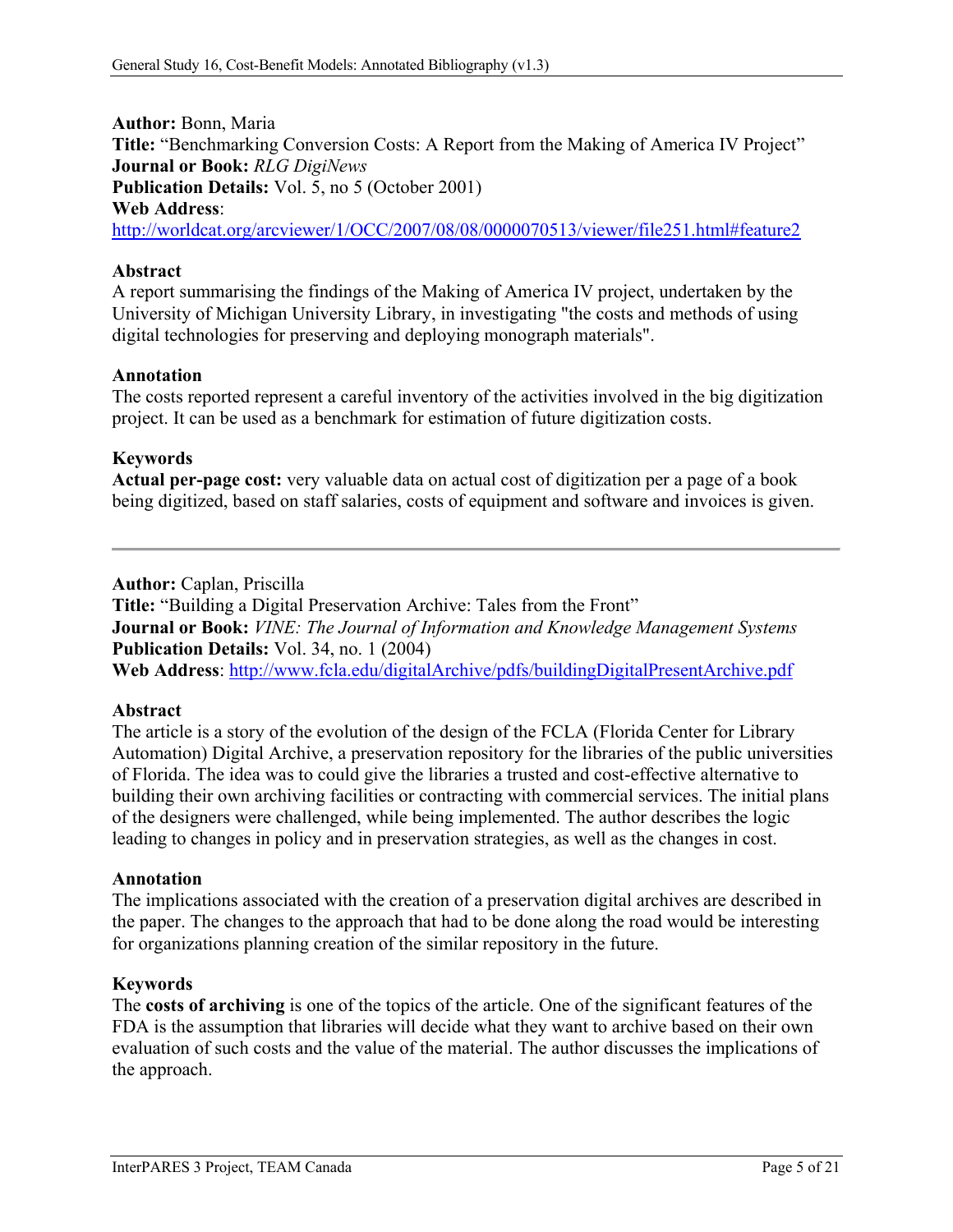**Author:** Chapman, Steven **Title:** "Counting the Costs of Digital Preservation: Is Repository Storage Affordable?" **Journal of Book:** *Journal of Digital Information* **Publication Details:** Vol. 4, no. 2 (2004) **Web Address**:<http://journals.tdl.org/jodi/article/view/100/99>

### **Abstract**

The affordability of repository storage is investigated on the examples of the Harvard University Library and the Online Computer Library Center, Inc. (OCLC). Both organizations fully recover operational expenses by charging owners annual rates for managed storage services, regardless of materials use. Formats are significant, but not sole factors in determining preservation costs in these models. Owners' definitions of content integrity and tolerance for risk, which can change over time, are also important variables in the complex equation of preservation costs and affordability.

### **Annotation**

Storage of digitized material is one of the concerns in terms of cost effectiveness of digital preservation policies. The experience of two prominent digital repositories in the US might be of interest in this context.

### **Keywords**

**Storage costs** are examined in the article in association with pricing. The model in which repositories bill content owners annually for preservation services should be familiar to librarians and archivists at many institutions. Repository storage is particularly important to quantify, then fund with reliable revenue streams, because it represents ongoing costs that apply to all materials designated to receive preservation services—however "preservation" is defined.

**Publisher:** The Commission on Preservation and Access, and The Research Libraries Group **Title:** "Preserving Digital Information: Report of the Task Force on Archiving of Digital Information"

**Publication Date:** May 1996

**Web Address:** <http://www.oclc.org/research/activities/past/rlg/digpresstudy/final-report.pdf>

### **Abstract**

The report provides an analysis of the digital landscape, focusing on features, including stakeholder interests, that affect the integrity of digital information objects and which determine the ability of digital archives to preserve such objects over the long term. The Task Force then introduces the principle that responsibility for archiving rests initially with the creator or owner of the information and that digital archives may invoke a fail-safe mechanism to protect culturally valuable information. The report explores in detail the roles and responsibilities associated with the critical functions of managing the operating environment of digital archives, strategies for migration of digital information, and costs and financial matters.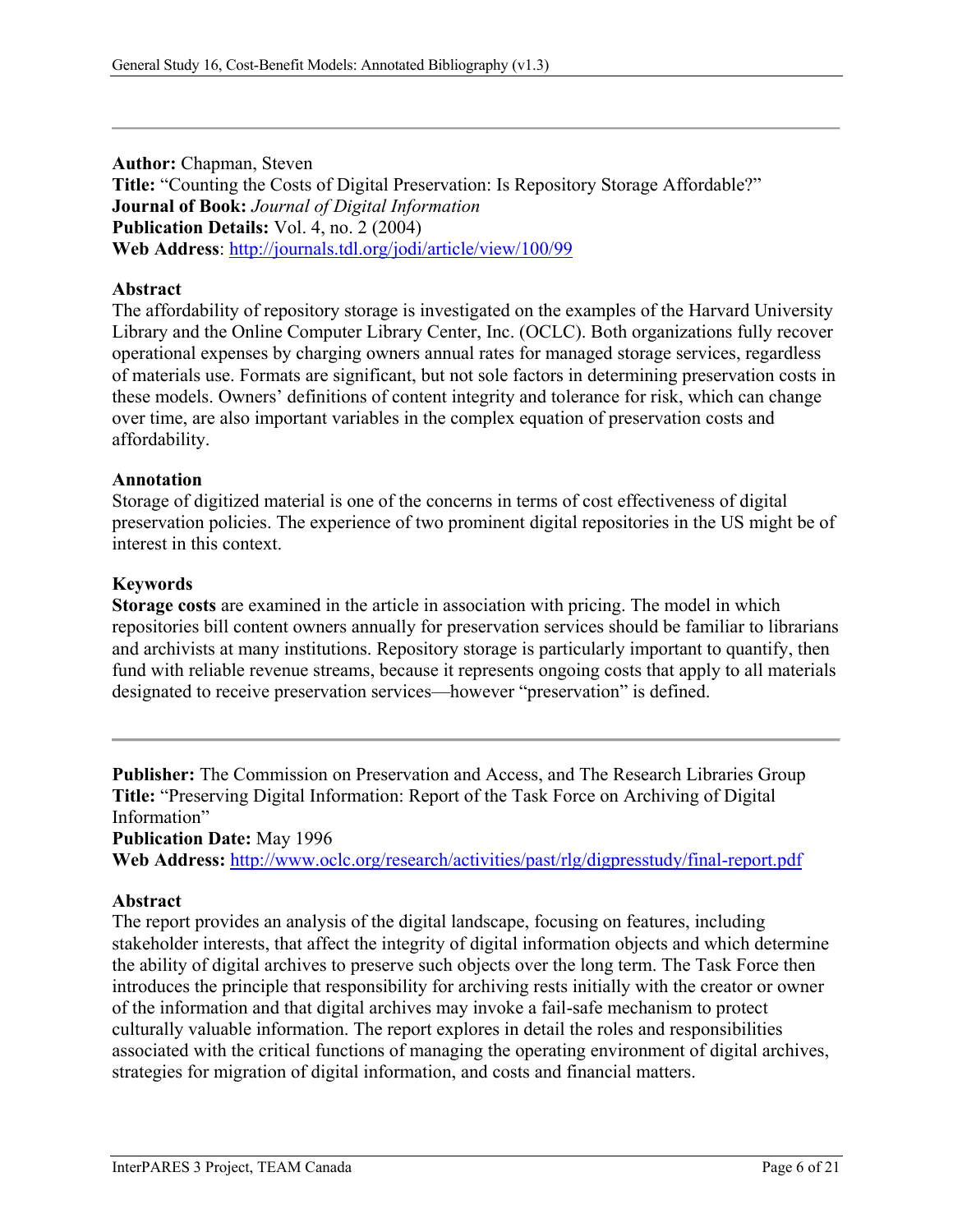## **Annotation**

The report includes a chapter on managing costs and finances in digital preservation, providing an overview on cost modeling, with the detailed explanation of one of such models. Cost of digital archives and depository library costs are also explained. Subsection "Obstacles and Prospects of Digital Archives" gives a valuable insight on advantages and disadvantages of digital archiving in terms of costs.

# **Keywords**

The **principal cost factors** of the operating environment are explained in the report. They are associated with selection, accession, storage, use, migration, property rights transactions, and the systems engineering needed to manage migration and to maintain the digital archives within a distributed network infrastructure. Some costs, like those for hardware and software as well as those for intellectual property if rights are purchased rather than leased, will appear as capital costs and will need to be amortized.

**Publisher:** Consultative Committee for Space Data Systems, National Aeronautics and Space Administration, Washington, DC

**Title:** "Reference Model for an Open Archival Information System (OAIS): Recommendation for Space Data System Standards"

**Publication Details:** Blue Book, Issue 1 (January 2002)

**Web Address:** <http://public.ccsds.org/publications/archive/650x0b1.pdf>

### **Abstract**

The purpose of this document is to define the reference model for an Open Archival Information System (OAIS). In this reference model, there is a particular focus on digital information, both as the primary forms of information held and as supporting information for both digitally and physically archived materials.

#### **Annotation**

The reference model presented addresses a full range of archival information preservation functions including ingest, archival storage, data management, access, and dissemination. It also addresses the migration of digital information to new media and forms, the data models used to represent the information, the role of software in information preservation, and the exchange of digital information among archives. It identifies both internal and external interfaces to the archive functions, and it identifies a number of high-level services at these interfaces. It provides various illustrative examples and some 'best practice' recommendations. It defines a minimal set of responsibilities for an archive to be called an OAIS, and it also defines a maximal archive to provide a broad set of useful terms and concepts.

### **Keywords**

**Information preservation:** The fast-changing nature of the computer industry and the ephemeral nature of electronic data storage media are at odds with the key purpose of an OAIS: to preserve information over a long period of time. Today's digital data storage media can typically be kept at most a few decades before the probability of irreversible loss of data becomes too high to ignore. Further, the rapid pace of technology evolution makes many systems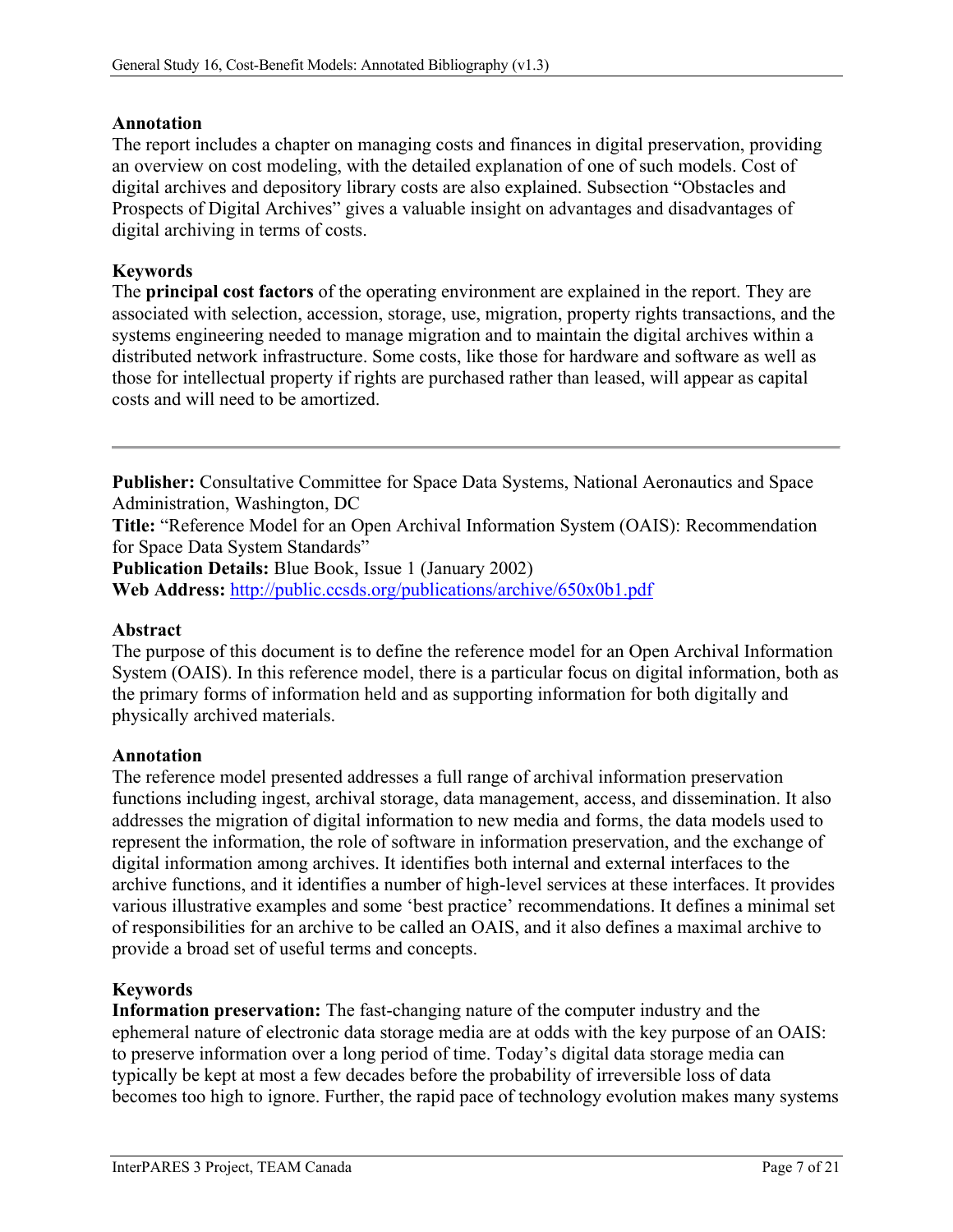much less cost-effective after only a few years.

In order to minimize **lifecycle costs** and enable **effective long-term preservation** of the information, organizations need to be active participants in the long-term preservation effort, and they need to follow the principles espoused in this OAIS reference model to ensure that the information can be preserved for the long term.

**Cost-effective archival services** are one of the reasons of OAIS implementation. The various alternatives for archive-to-archive associations in order to achieve cost effectiveness are described in the paper.

**Authors:** Currall, James, Peter McKinney, and Claire Johnson **Title:** "Digital Preservation as an Albatross" **Publication Details:** IS&T Archiving 2006 conference, Ottawa (May 2006) Web Address: [https://dspace.gla.ac.uk/bitstream/1905/535/1/espida\\_jcpmcj\\_albatross.pdf](https://dspace.gla.ac.uk/bitstream/1905/535/1/espida_jcpmcj_albatross.pdf)

### **Abstract**

Organisations care about ensuring their continued existence and profitability. Investment is only undertaken after reflection on business cases. In creating a business case most people focus primarily on cost, but there must be a counter-veiling focus on value. There is no point in making an investment unless it has worth to the investor. A good business case will display a strong understanding of the value of information objects that organisations create. Information professionals must ensure that their desire to ensure longevity of information is tied coherently and explicitly to that of the organisation's future and detail why the digital materials are of value to it. Exploring value in this way allows engagement with senior management as it wraps the need for action in the terminology of their strategic vision and allows for a strong and successful business case to be made.

#### **Annotation**

This conference paper is about the concept of value in digital preservation and how up to this time it has not been considered enough when developing business cases for digital preservation projects. The authors maintain that value should be considered as a counterpoint to costs and discuss the views developed under the Espida project.

### **Keywords**

**Cost:** The costs of 'doing something' can be determined relatively easily once certain assumptions have been made. The model presented by the authors points to tools that can help pull together the financial costs but does not offer direct guidance on the use of these. Costs will include the direct costs of the equipment, software and staff and these will consist of both Capital costs and Revenue (or recurrent) costs.

**Value:** Benefits are the primary reason for making an investment, financial or otherwise. The latent value that is capable of producing benefit is multifaceted. Intangible value is therefore very difficult to deconstruct and communicate.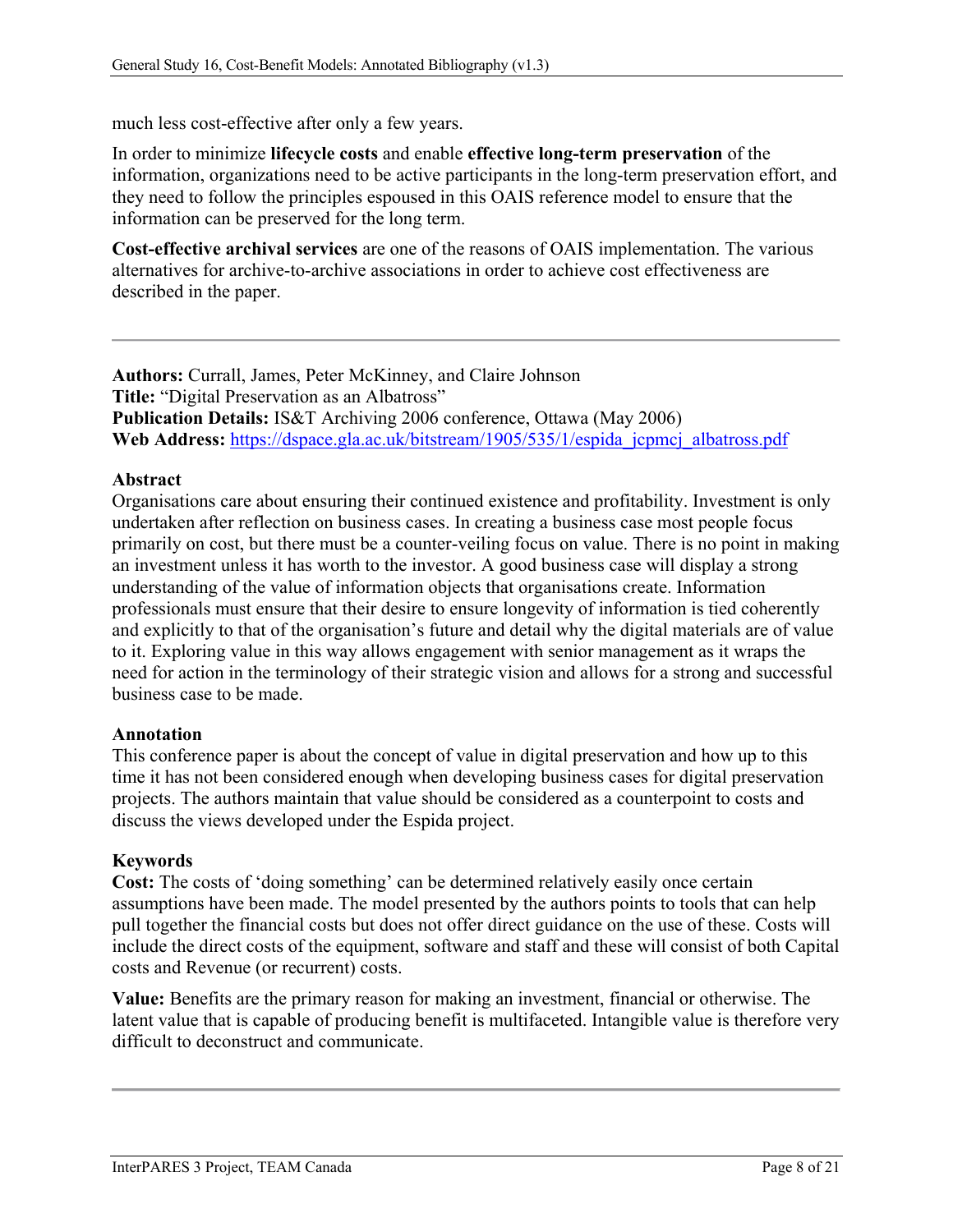**Author:** Davies, Richard, ed. **Title:** "The LIFE2 Final Project Report: A JISC-funded joint venture project under 03/06, Repositories and Preservation Capital Programme, and supported by the LIBER Access and Preservation Divisions" **Publication Date:** August 2008 **Web Address:** <http://eprints.ucl.ac.uk/11758/1/11758.pdf>

### **Abstract**

This report details the work of the LIFE2 project, which ran from March 2007 to August 2008. Included are discussion on the methodology, models and economics and reports on LIFE case studies.

#### **Annotation**

The LIFE (Lifecycle Information For E-Literature) project made a major contribution to understanding the long-term costs of digital preservation. The LIFE work models the digital lifecycle and calculates the costs of preserving digital information for future years. Organisations can apply this process in order to understand costs and plan effectively for the preservation of their digital collections.

### **Keywords**

The report discusses possible **Preservation Costing Aims** and different **Preservation Costing Approaches**. Two different approaches have been used to cost digital preservation activity: A) Top-down audit of all preservation and repository activity; and B) Bottom-up lifecycle costing of activities relating to a particular content stream.

**Author:** Dawes, Sharon S., et al. **Title:** "Making Smart IT Choices: Understanding Value and Risk in Government IT Investments" **Publisher:** University at Albany/SUNY, Center for Technology in Government **Publication Date:** April 2004 **Web Address:** <http://www.ctg.albany.edu/publications/guides/smartit2/smartit2.pdf>

#### **Abstract**

The Center for Technology in Government is an applied research program at the University at Albany. The guide offers the best center's thinking about how to define an information technology project and make a solid case for needed financial and organizational investments. Process of making smart IT choices is logically divided into three phases. Phase 3 includes analysis of program goals, stakeholders, costs, and technology alternatives. Estimation of possible cost-benefits is an intrinsic element of making of good decisions about when and how to invest in information technology.

#### **Annotation**

Although the guide does not deal specifically with digital preservation or managing of digital records, the detailed overview of IT decisions and their risks and benefits can be useful for an organization considering investment in any IT–related project, digitization included.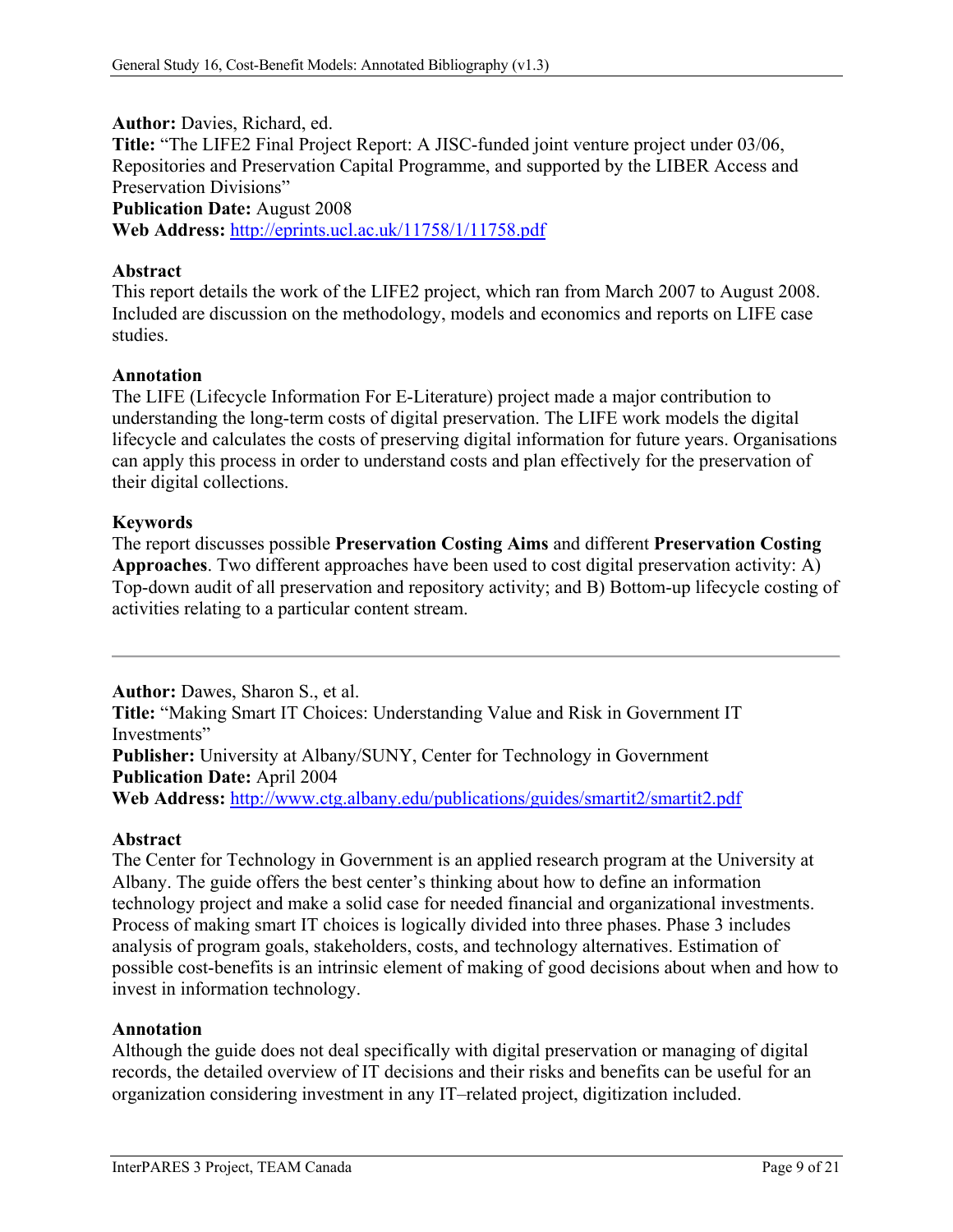## **Keywords**

**Cost-benefit analysis** is described as a process that can be simple comparison of costs and projected savings, or a more detailed financial model.

**Publisher:** Digital Preservation Coalition, York, UK **Title:** "Report for the DCC/DPC Workshop on Cost Models for preserving digital assets" **Publication Date:** July 2005 **Web Address:** <http://www.dpconline.org/events/previous-events/137-cost-models>

### **Abstract**

The DCC/DPC joint Workshop on Cost Models for preserving digital assets was held at the British Library on  $26<sup>th</sup>$  July, 2005. Around seventy delegates from the UK, Europe, and the US were treated to a rich and stimulating source of information and discussion on costs and business models with a number of key themes emerging.

### **Annotation**

The document is a concise and useful overview of the current studies on the subject of digital preservation costs. The PDFs of the PowerPoint presentations on particular studies are provided.

### **Keywords**

**Digital preservation** is placed within a wider context of the business strategy of an organisation. The keynote address of the workshop stressed that there is a need to understand not just the **costs** but also the value of digital preservation.

**Publisher:** Digital Preservation Committee **Title:** "Digital Preservation Cost Centers" **Publication Date:** October 2006 **Web Address:** <http://www.library.yale.edu/iac/DPC/DigitalPreservationCostCentersFinal1.pdf>

### **Abstract**

Digital preservation activities represent a new cost that is expected to be formidable. Substantial resource commitment has been and will be required to initiate as well as sustain a digital preservation program over time. Forecasting the precise magnitude of these costs, which will depend on factors such as system architecture, length of retention, scale, and preservation strategy is difficult because digital preservation is still very much in its infancy. Because so little is known about the actual cost of digital preservation, this document identifies cost centers, but does not attempt to calculate the related expenses.

#### **Annotation**

The document deals with costs related to each of the following areas of responsibility associated with digital preservation: planning, storage, administration, ingest, data management, access.

#### **Keywords**

The main cost factors reviewed in the document are as follows: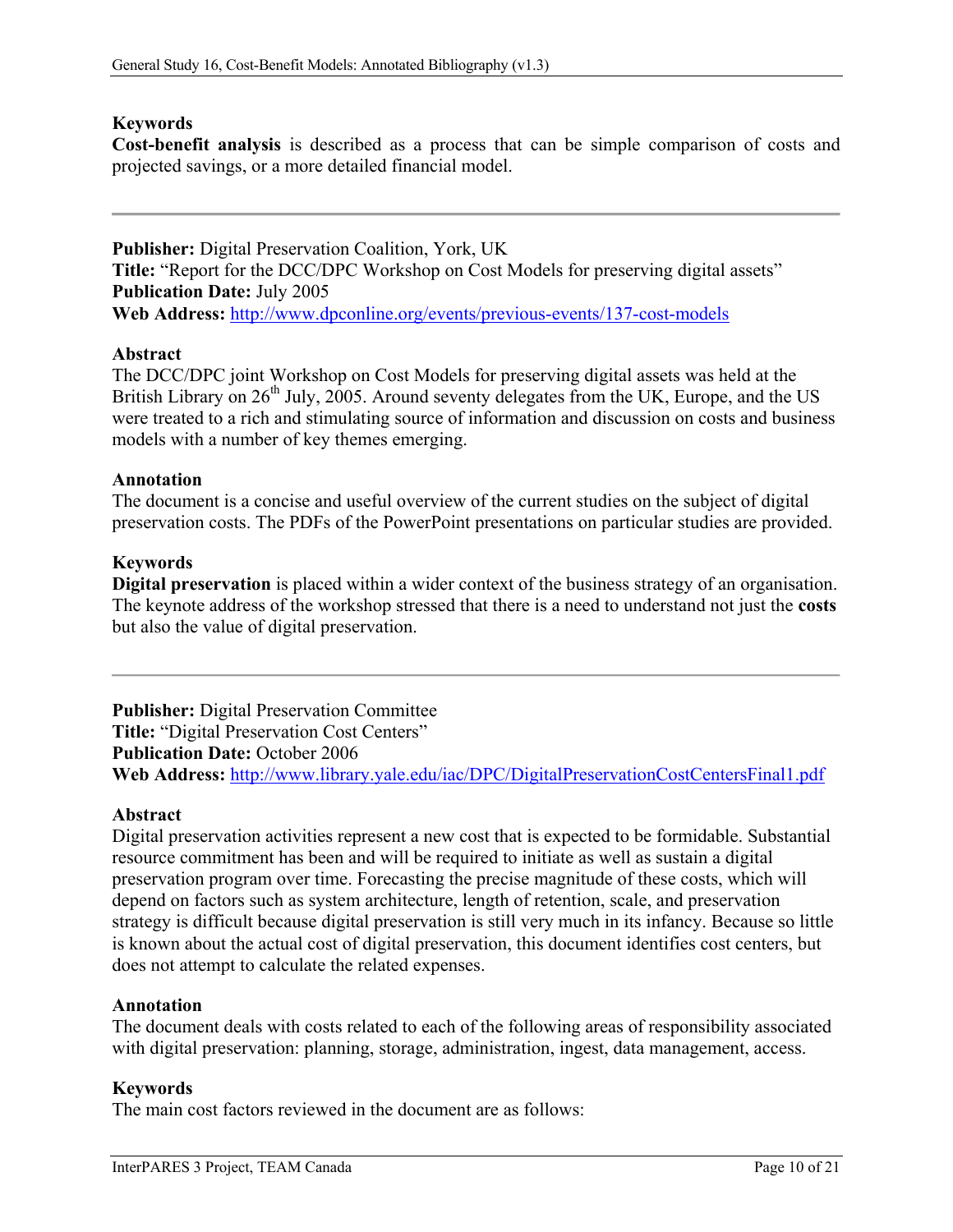- **Selection and Evaluation costs;**
- **Data Preparation costs;**
- **Data Storage costs;**
- **Staff costs;**
- **Metadata costs.**

**Publisher:** ERPANet (Electronic Resource Preservation and Access Network) **Title:** "Cost Orientation of Digital Preservation" **Publication Date:** September 2003 **Web Address:** <http://www.erpanet.org/guidance/docs/ERPANETCostingTool.pdf>

# **Abstract**

Cost is one of the main criteria for people responsible for digital preservation when it comes to funding sustainable preservation infrastructure and related activities, and hence there is a need for understanding the scope, the different perspectives, and essential factors of inherent costs. These costs have to be assessed against the value of digital objects and the benefits of their preservation or the risks of losing them. This instrument is meant to get a better picture on the cost aspects involved in digital preservation.

### **Annotation**

This cost orientation tool will help to think through the costing issues involved in digital preservation. This survey of cost factors does not provide costing information. There is still a lack of sound costing information to build upon. It does not provide calculation methods (or formulas). Every organisation will have to identify its own needs that will be dependent on the business context.

### **Keywords**

**Digital preservation** is ongoing and active for the whole retention period of an object. Preservation is typically a long-term venture that needs to be financially sustainable.

**Costs of digital preservation** include all activities from the creation and capture of the digital objects to their disposal (either destruction, transfer to another institution or long term preservation).

**Cost factors** are identified that should be taken into consideration. They should and can be integrated in the existing business context.

**Publisher:** ERPANet (Electronic Resource Preservation and Access Network) **Title:** "Business Models Related to Digital Preservation: Final Report" **Publication Details:** Seminar "Business Models related to Digital Preservation", Amsterdam, (September 2004)

**Web Address:** [http://www.erpanet.org/events/2004/amsterdam/Amsterdam\\_Report.pdf](http://www.erpanet.org/events/2004/amsterdam/Amsterdam_Report.pdf)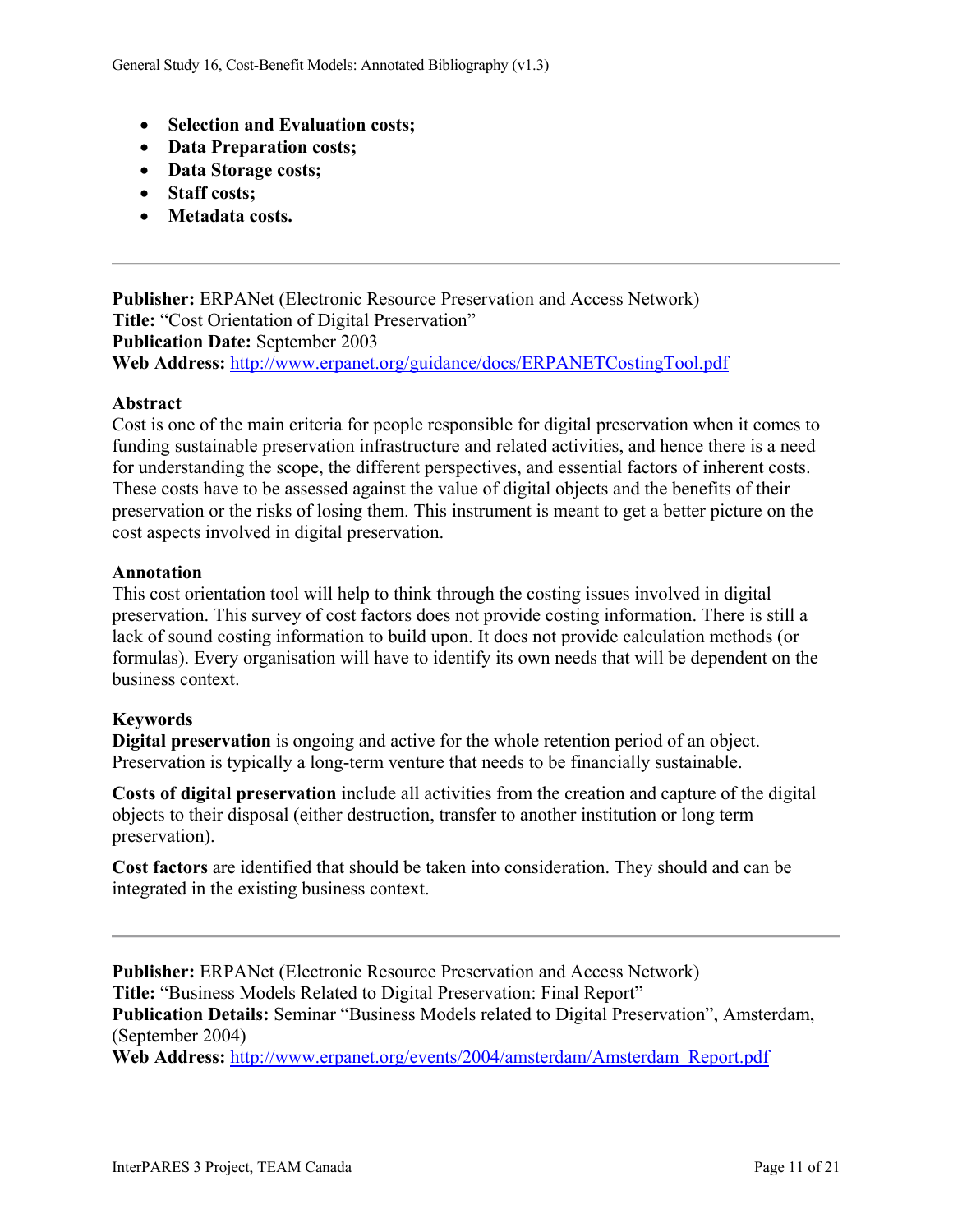# **Abstract**

Effective business models for digital preservation depend on understanding the involved work processes and the related costs, yet this issue is often overlooked by organisations that need to implement digital preservation measures for the sustainable, efficient, and cost-effective operation of their business. Furthermore, experience with digital preservation is very recent and still evolving, with most organisations still very much at the beginning of dealing with effective application of information technology and related digital preservation. Insight into possible business models is fundamental to the establishment of a solid digital preservation and sound financial infrastructure, which in itself is necessary to ensure successful and supported preservation implementation within any organisation. This seminar was established to provide insight into business models in relation to digital preservation in a range of organisations, and to help organisations understand these issues by exploring and discussing experiences so far.

### **Annotation**

Topics covered during the seminar included financial aspects of digital preservation, namely: funding, return on investment, costing. As it is noted in the report, "the several presentations on cost issues made a significant contribution to the current lack of cost models and it was heartening to see several presentations including cost issues at a very granular level."

# **Keywords**

The essential aspects of digital preservation costs discussed in the report are:

- **cost categories**
- **cost centres**
- **costs calculation**

### **Author:** Feeney, Mary, ed.

**Title:** "Digital Culture: Maximising the Nation's Investment: a Synthesis of JISC/NPO Studies on the Preservation of Electronic Materials" **Publisher:** National Preservation Office, UK **Publication Date:** 1999 **Web Address:** <http://www.ukoln.ac.uk/services/elib/papers/other/jisc-npo-dig/>

### **Abstract**

The book addresses the concern about digital preservation in the library community. The studies on the issue performed in the UK in 1990s form the basis of this book. In 1996, during a seminar at the British Library, which was attended by representatives from the library and archive profession, data archives, and publishers, it was agreed that Joint Information Services Committee of the Higher Education Funding Councils (JISC) would fund a number of studies on digital archiving, in collaboration with the National Preservation Office (NPO), the library, archival and publishing communities. The focus of the book is the program called 'JISC/NPO Studies on the Preservation of Electronic Materials', which was administered by the British Library Research and Innovation Centre.

### **Annotation**

One of the issues the book is trying to address is the cost of digital preservation. Who should pay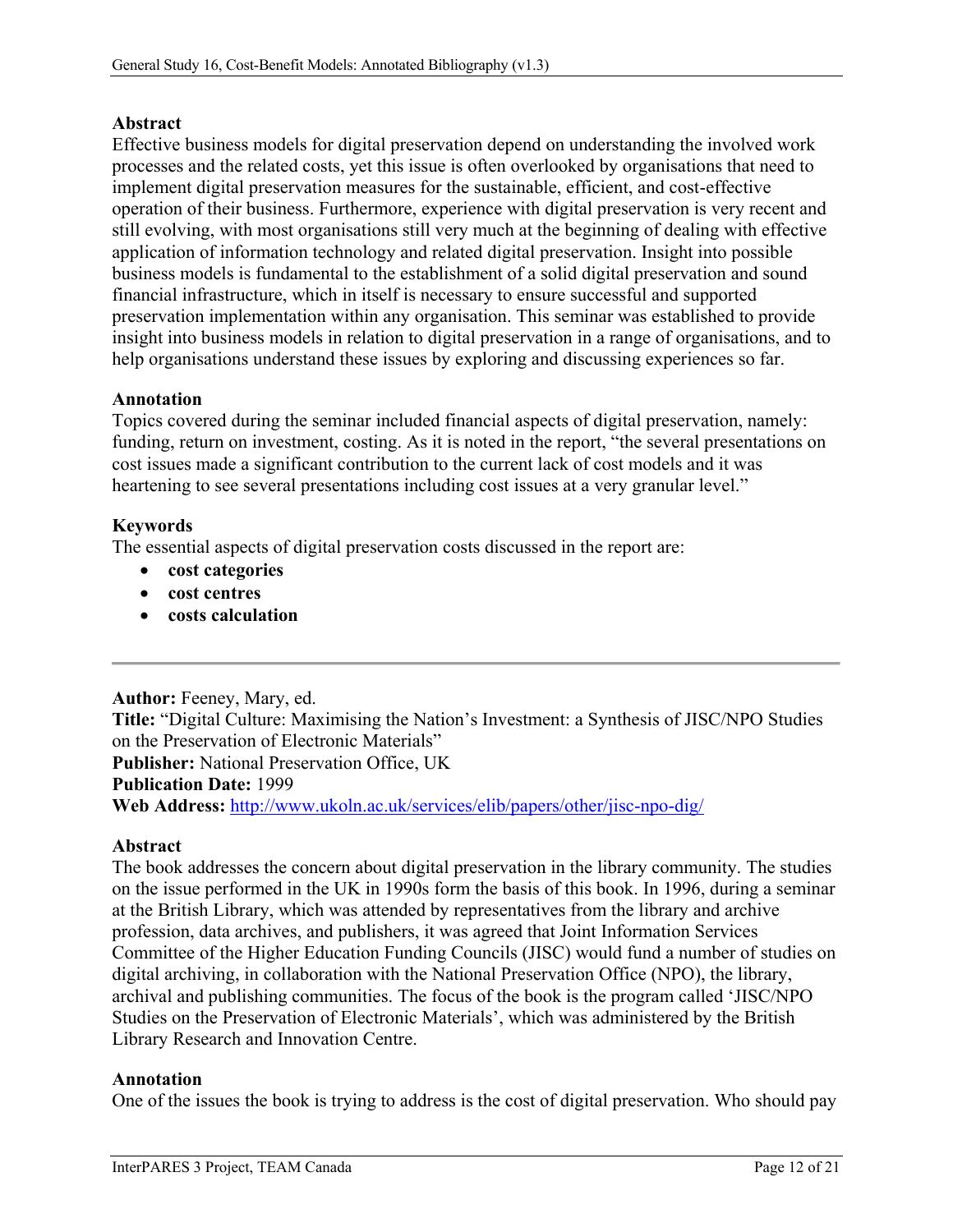for digital preservation? Should users pay fees for access? Or should it be free at the point of use? These are the questions to be answered. Overall, digital archiving is a cost-unknown venture. It must be established more precisely how much it will all cost, by constructing different working models based on different ways of doing it. Any strategy for long-term preservation must also take into account the possibility that the level of resources that may be devoted to digital archiving will not be available over the long term. Chapter 5 discusses the costs involved in digital preservation and proposes a model that can be used to compare the costs of different methods of preservation.

# **Keywords**

**Preservation cost** is hard to define, because all the aspects and tasks involved in digital collection management are closely interlinked, making it very difficult to identify those elements which relate solely to preservation. For the same reason, it is difficult to isolate that portion of a data centre's budget which is concerned only with preservation. Rather than attempting to isolate a global preservation cost, the authors assume that there are some preservation costs associated with all the elements involved in the lifecycle of a digital resource.

A **cost model** that can be used to establish and compare the costs of the preferred methods of preservation for each category of digital resource is discussed. It defines key areas, based on the life-cycle of the digital resource, which must be addressed by any digital collection policy, of which preservation is one.

**Author:** Fox, Peter **Title:** "Archiving of electronic publications: Some thoughts on cost" **Journal or Book:** *Learned Publishing* **Publication Details:** Vol. 15, no. 1 (January 2002)

### **Abstract**

It is still far from clear what a long-term commitment to digital archiving will mean in terms of costs, as there are a large number of variables (e.g. the archiving model selected, how responsibility is allocated among institutions, the technical strategy chosen for preservation, and the type of access required). These variables were one of the topics discussed by representatives of the legal deposit libraries and publishers' interests, who tried to set up a voluntary scheme for the archiving of electronic publications. This group drew up a code of practice, which came into effect from Jan. 2000, and many publishers are now depositing their publications in accordance with this code

### **Annotation**

Estimates of archiving costs of CD-ROMs, e-journals, and e-books given in the article, can be useful for organizations dealing with the same issues in their practice.

# **Keywords**

The **storage costs** include the maintenance and purchase of hardware, software, and the transfer of files from generation to generation of storage media as well as the periodic inspection of stored files and of the storage media itself.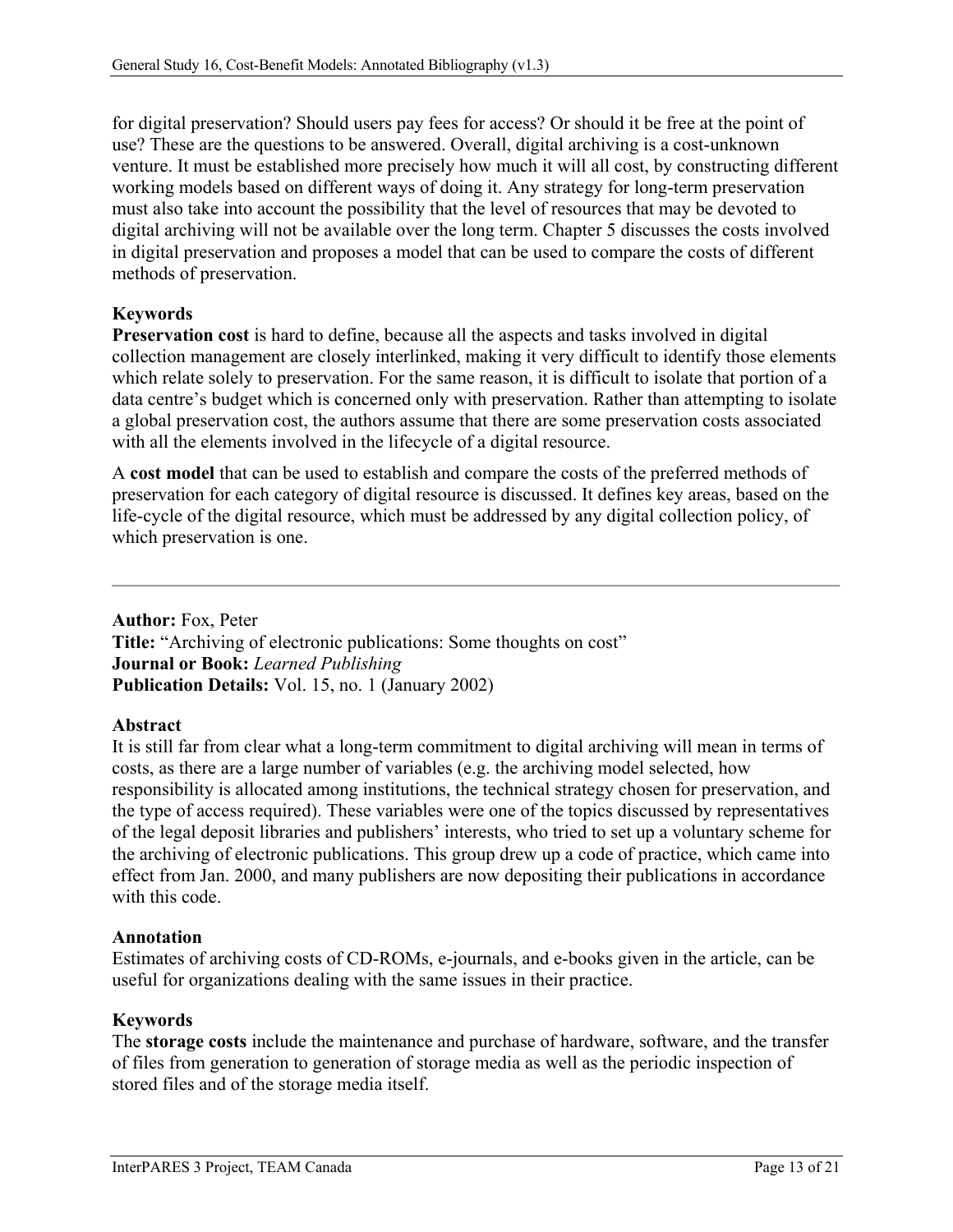**The administrative costs** include the requirement to follow any developments in technology and law which will make a difference to preservation of, or the provision of access to, the object, as well as updating the archive, including staff costs (salaries, overheads, training/retraining/skills upgrading).

**Author:** Hendley, Tony **Title:** "Comparison of Methods and Costs of Digital Preservation" **Publisher:** British Library Research and Innovation Centre **Publication Date:** 1998 **Web Address**:<http://www.ukoln.ac.uk/services/elib/papers/tavistock/hendley/hendley.html>

### **Abstract**

The number of digital documents and resources to be managed and preserved is growing at a tremendous rate. Almost inevitably, the number of approaches being taken to the management and preservation of digital documents and resources is also growing rapidly. In this study, the author draws up a matrix of data types and categories of digital resources; creates a decision model for assessing the agreed categories of digital resources to determine the most appropriate method of long term preservation; and he tries to develop a cost model for comparing the costs of the preferred methods of preservation for each category of digital resource.

### **Annotation**

The study is intended for digital collection managers or caretakers. The author defines "preservation" in digital – why we need to preserve digital resources and what is involved in actually "preserving" digital resources. He also investigates potential digital preservation strategies and the range of data types and the categories of digital resources.

### **Keywords**

**Data preservation -** safeguarding the information content of any digital resource from the ravages of time, technological change and decaying magnetic media. Preservation requirements will impinge on how digital resources are structured, documented, stored and validated and possibly even on the conditions and methods by which digital resources can be accessed by end users.

**Cost model** - the consultancy analyses the modules in the framework and tries to identify all the generic cost elements contained within each module, which relate directly or indirectly to the preservation of digital resources. This will serve as the basis for discussion and debate from which a greater consensus will emerge on how best to attribute costs.

**Cost elements** identified in the study are as follows:

- Creation Costs:
- Selection & Evaluation (Acquisition) Costs;
- Data Management Costs;
- Resource Disclosure Costs;
- Data Use Costs:
- Data Preservation Costs;
- Rights Management Costs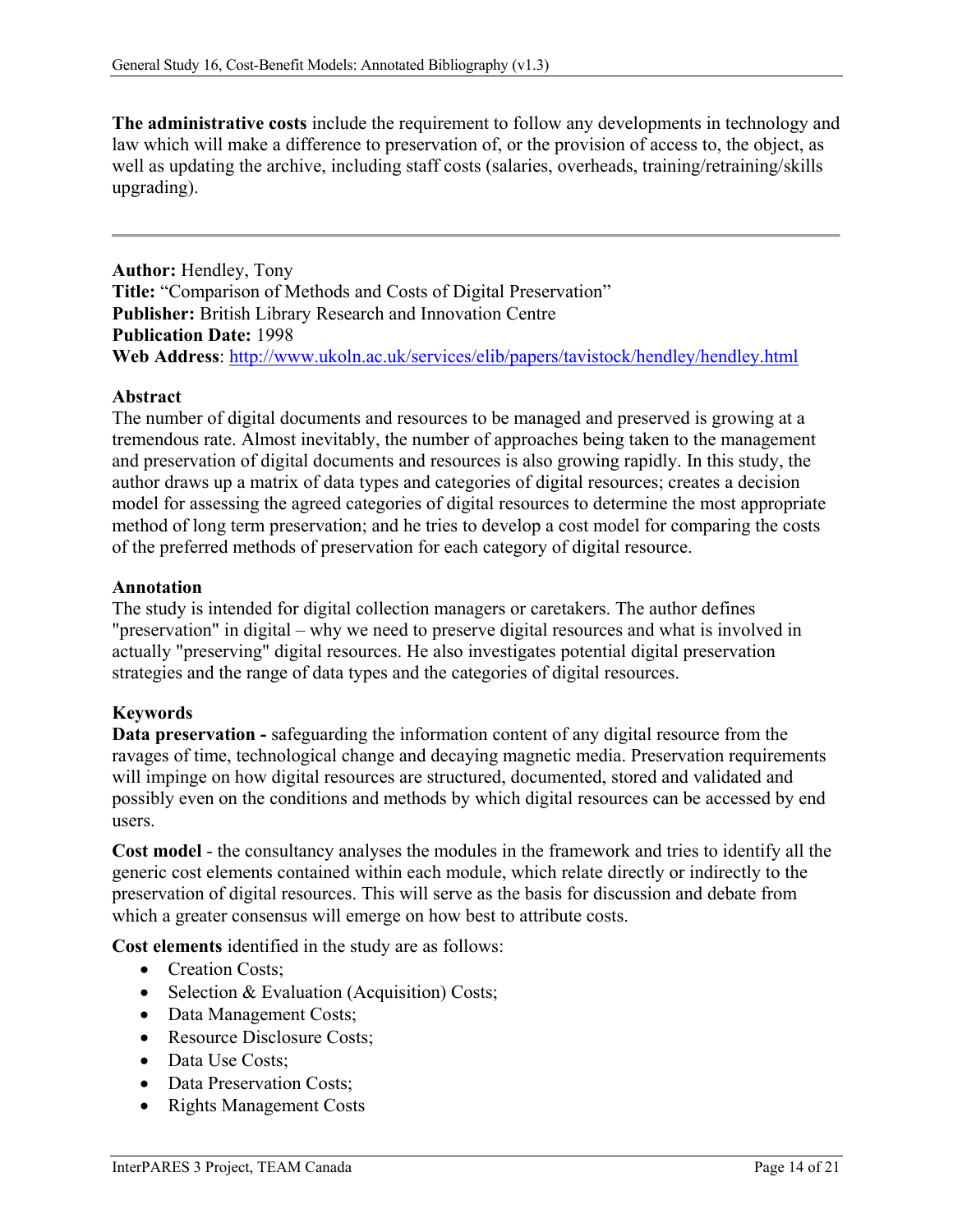**Author:** Kingma, Bruce R. **Title:** "The Costs of Print, Fiche, and Digital Access: The Early Canadiana Online Project" **Journal or Book:** *D-Lib Magazine* **Publication Details:** Vol. 6, no. 2 (February 2000) **Web Address**:<http://www.dlib.org/dlib/february00/kingma/02kingma.html>

### **Abstract**

The study examines the economics of digital, microfiche, and print access for the **Early** [Canadiana Online](http://www.canadiana.org/) (ECO) project. ECO is a digital library of selected books and pamphlets from pre-1900. The ECO project includes over 3,000 titles and 500,000 images. The paper reports the cost estimates for digital, microfiche, and print access. The report also includes an examination of the economic theory of digital information and pricing alternatives for the ECO project.

### **Annotation**

Previous studies that investigated the costs of digitization measured the marginal costs per image of primarily in-house scanning. They provided accurate estimates of local scanning projects and the additional costs of increasing existing digitization activities. By comparison, this study includes all costs including management and overhead, construction, utilities, and all other costs associated with the production, cataloguing, and sales of texts in microfiche or digital format.

### **Keywords**

**Cost estimates** are necessary to determine efficient investments in digitization of print or microfiched information products. The author of the paper focuses on estimating and comparing the costs of three methods of information delivery: print, microfiche, and digital.

**Cost of Access to Digital Information** is also discussed. Access to digital information includes the personal computer, network connection, and space used by the patron.

**Author:** Lavoie, Brian F. **Title:** "The Incentives to Preserve Digital Materials: Roles, Scenarios, and Economic Decision-Making" **Publisher:** OCLC Online Computer Library Center, Dublin, Ohio **Publication Date:** April 2003 **Web Address**:<http://www.oclc.org/research/activities/past/orprojects/digipres/incentives-dp.pdf>

#### **Abstract**

The fundamental economic issue associated with digital preservation concerns the incentives to preserve digital materials. The paper discusses these incentives to preserve that can be characterized as perceived motivation sufficient to 1) induce a party to recognize a need to take action to secure the long-term viability of digital materials in which they are a stakeholder, and 2) induce a party to develop and implement technologies aimed at ensuring the long-term viability of digital materials.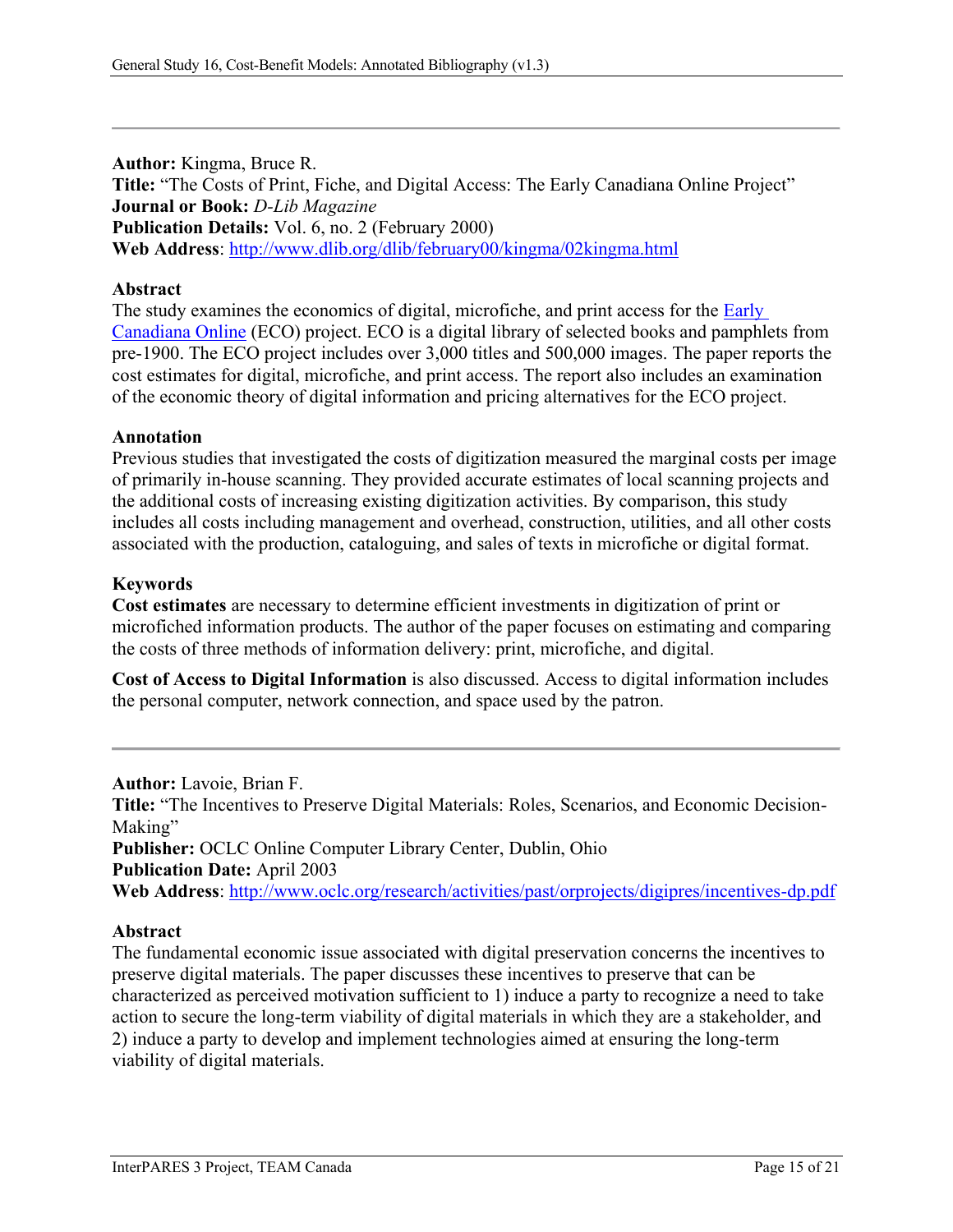## **Annotation**

A thorough understanding of the nature and extent of the incentives to preserve is fundamental to more focused research into the economics of digital preservation. The author overviews the existing work relevant to the economics of digital preservation, much of which concerns the enumeration and quantification of costs, as well as the development of cost-recovery or profitmaking mechanisms to support the provision of digital preservation services.

# **Keywords**

**Digital preservation costs** are analysed. The author points out that the notion of preserving digital materials is relatively new. It is not surprising, then, that the bulk of the actual cost data available is confined to the earliest stages of the digital preservation process, such as selection, reformatting or conversion, and storage technologies. The greater part of the costs, however, are distributed over an indeterminate time horizon, hidden in the processes that ensure the long-term recoverability of the object's bit stream, as well as the ability to render the bit stream into useable information.

**Authors:** Oltmans, Erik and Kol, Nanda **Title:** "A Comparison Between Migration and Emulation in Terms of Costs" **Journal or Book:** *RLG DigiNews* **Publication Details:** Vol. 9, no. 2 (April 2005) **Web Address**:<http://worldcat.org/arcviewer/1/OCC/2007/07/10/0000068902/viewer/file1.html>

### **Abstract**

An important issue in digital archiving is long-term access: how can we guarantee permanent access to digital publications while software and hardware are constantly changing? This issue strongly relates to the object's life cycle management. In this paper, the life cycle management issues are discussed as they relate to two prominent digital preservation techniques and associated costs: migration and emulation. Authors argue that applying the emulation strategy may be more efficient in terms of life cycle management (and thus costs) than the migration strategy.

### **Annotation**

The main topic of the paper – advantages of one digital archiving technique compared to another, in terms of associated costs, makes it relevant to this list. The example of e-Depot, a fully operational digital archives within the National library of the Netherlands, used in the paper, could also be valuable for a researcher in the subject.

# **Keywords**

**Digital preservation**, or permanent availability of digital information is described in the paper as one of the processes dramatically affected by the evolution towards an all-digital world.

**Long-term costs of a digital archive** may determine (or limit) the choice for certain preservation strategies, the paper argues. Unlike most business models and cost-estimates available in the literature, which only address the general preservation issues, the comparison done by the authors estimates the costs of specific strategies.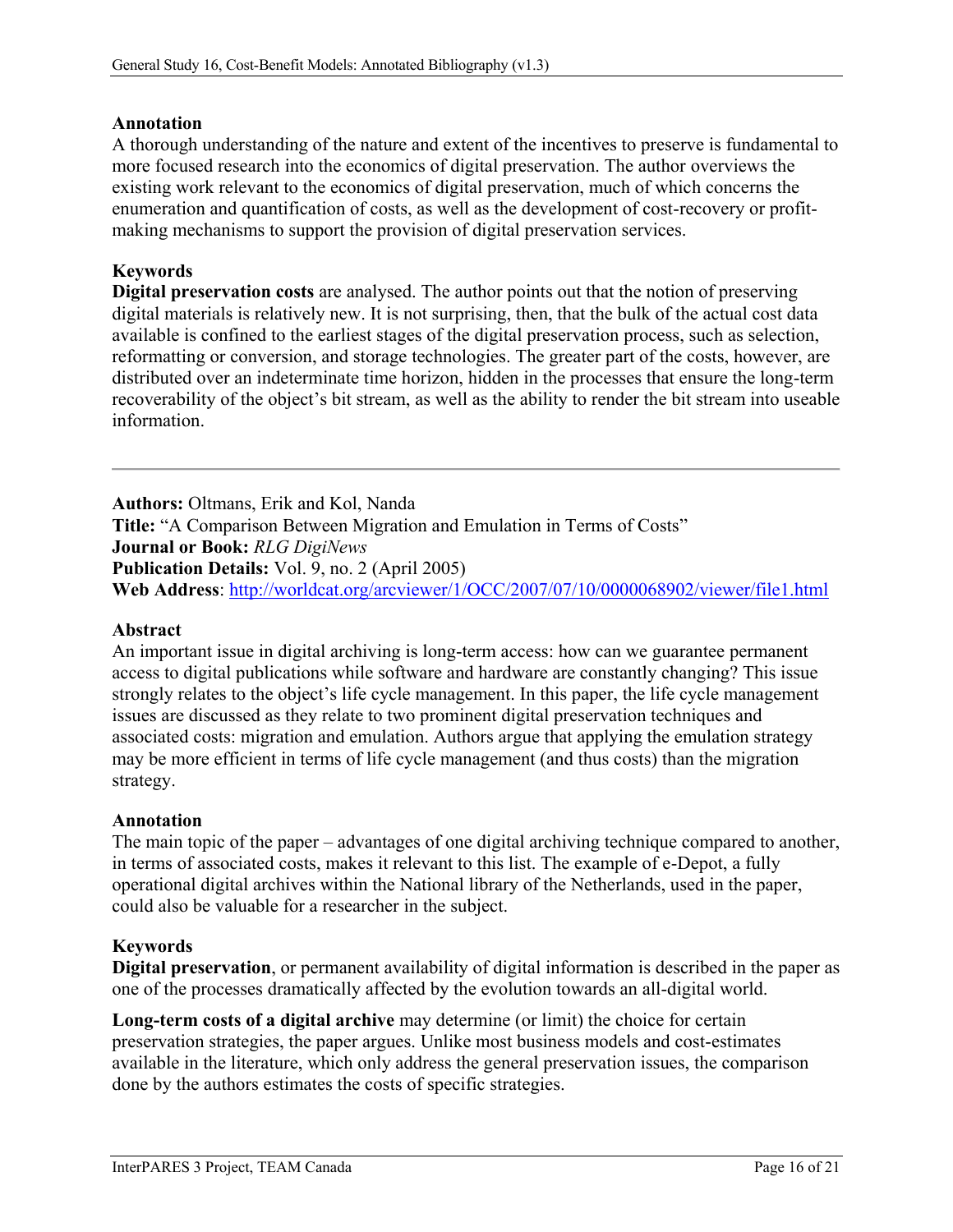**Authors:** Palm, Jonas **Title:** "The Digital Black Hole" **Publication Details:** This article was published as part of the Training for Audiovisual Preservation in Europe (TAPE) program. **Publication Date:** April 2005 **Web Address**: [http://www.tape-online.net/docs/Palm\\_Black\\_Hole.pdf](http://www.tape-online.net/docs/Palm_Black_Hole.pdf)

### **Abstract**

The article presents an analysis of costs for digitizing and long-term storage at the Riksarkivet (National Archives) in Stockholm, Sweden.

### **Annotation**

The model for the estimation of costs presented in the paper can be used to make similar calculations in other situations.

### **Keywords**

The **costs of long-term storage** and the **costs of digitization** are detailed in the presentation.

**Author:** Russell, Kelly, and Ellis Weinberger **Title:** "Cost Elements of Digital Preservation" **Publication Details:** Archived by the UK Web Archive **Publication Date:** May 2003 **Web Address**: [http://www.webarchive.org.uk/wayback/archive/20050410120000/http://www.leeds.ac.uk/cedars](http://www.webarchive.org.uk/wayback/archive/20050410120000/http:/www.leeds.ac.uk/cedars/colman/CIW01r.html) [/colman/CIW01r.html](http://www.webarchive.org.uk/wayback/archive/20050410120000/http:/www.leeds.ac.uk/cedars/colman/CIW01r.html)

#### **Abstract**

The costs of preservation of digital materials will be different than for other materials and will require resource commitments of a different nature on an ongoing basis. The ongoing costs of digital preservation are also likely to span a more extended timeframe than traditional preservation and it may be the case that different technical strategies will prescribe quite different costing timeframes and schedules. This document attempts to identify some of the main costs elements that libraries can expect to encounter when considering digital preservation as part of their ongoing collection management function. It is divided into two parts: part one provides an introduction and overview of some of the general issues associated with the costs of digital preservation and part two provides a detailed breakdown of specific cost elements.

### **Annotation**

This draft article discusses various factors that affect the cost of preserving digital information and has subsequently been incorporated into the various CEDARS (CURL Exemplars in Digital ARchiveS) Guides.

### **Keywords**

**Digital Preservation Strategy:** a particular technical approach to the preservation of digital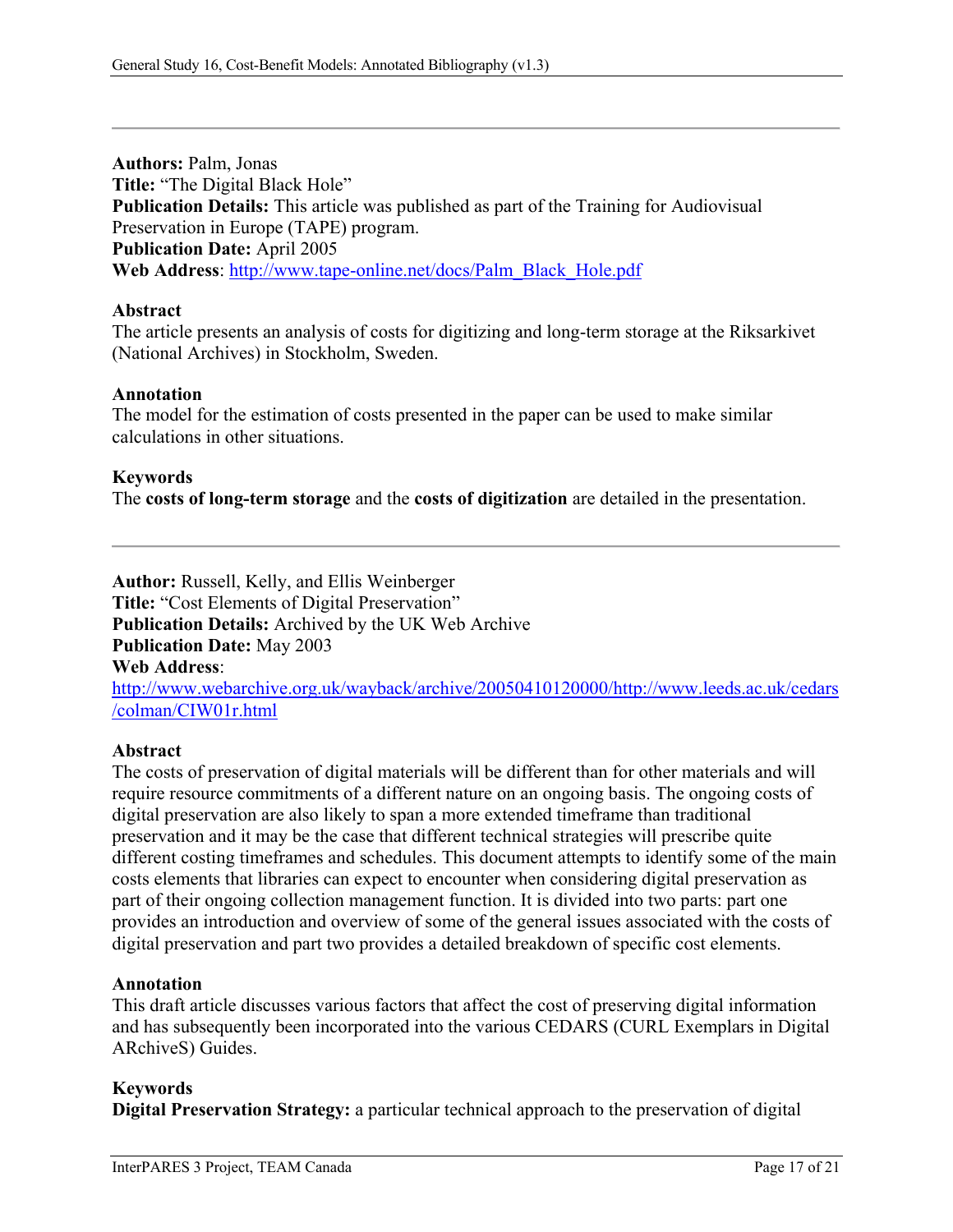materials. Broadly speaking there are three main technical approaches to preserving digital materials: technology preservation, technology emulation and data migration. The first two focus on the technology itself. Data migration strategies focus on the need to maintain the digital files in a format which is accessible using "current technology" and require regular migration from one technical environment to a newer one.

**Cost Elements for Digital Preservation:** The cost of preserving an object will depend on many factors. There will be a multitude of other considerations which will impact on how these costs are made manifest and it may be that any decision-making based on the following elements is best expressed as a matrix.

**Author:** Saffady, William **Title:** "Cost Analysis Concepts and Methods for Records Management Projects" **Publisher:** ARMA International **Publication Date:** 1998

### **Abstract**

Cost analysis is an essential part of business decision making. Performing cost analysis has become more complicated since the RIM opportunities had expanded. The author shows how to identify, categorize, and evaluate the cost of records management activities.

#### **Annotation**

The book is written for records and information management professionals using records management applications. It will be especially helpful for those who have planning and budgeting responsibilities requiring them to project future requirements for personnel, technology, and other resources and to evaluate alternative methods and costs of achieving specific objectives.

### **Keywords**

**Cost analysis** is the staple of the book. The author focuses on two aspects of cost analysis: categorizing costs and justifying costs. Categorization gives RIM professionals understanding of costs, which, in turn, makes them better skilled in analyzing, managing and controlling them. Justification of costs is applied as the economic evaluation of a proposed action to determine if it will result in economic benefits.

**Author:** Sanett, Shelby **Title:** "Toward Developing a Framework of Cost Elements for Preserving Authentic Electronic Records into Perpetuity" **Journal or Book:** *College and Research Libraries* **Publication Details:** Vol. 63, no 5 (September 2002) **Web Address**:<http://crl.acrl.org/content/63/5/388.full.pdf>

#### **Abstract**

The financial challenges of the processes involved in preserving electronic records into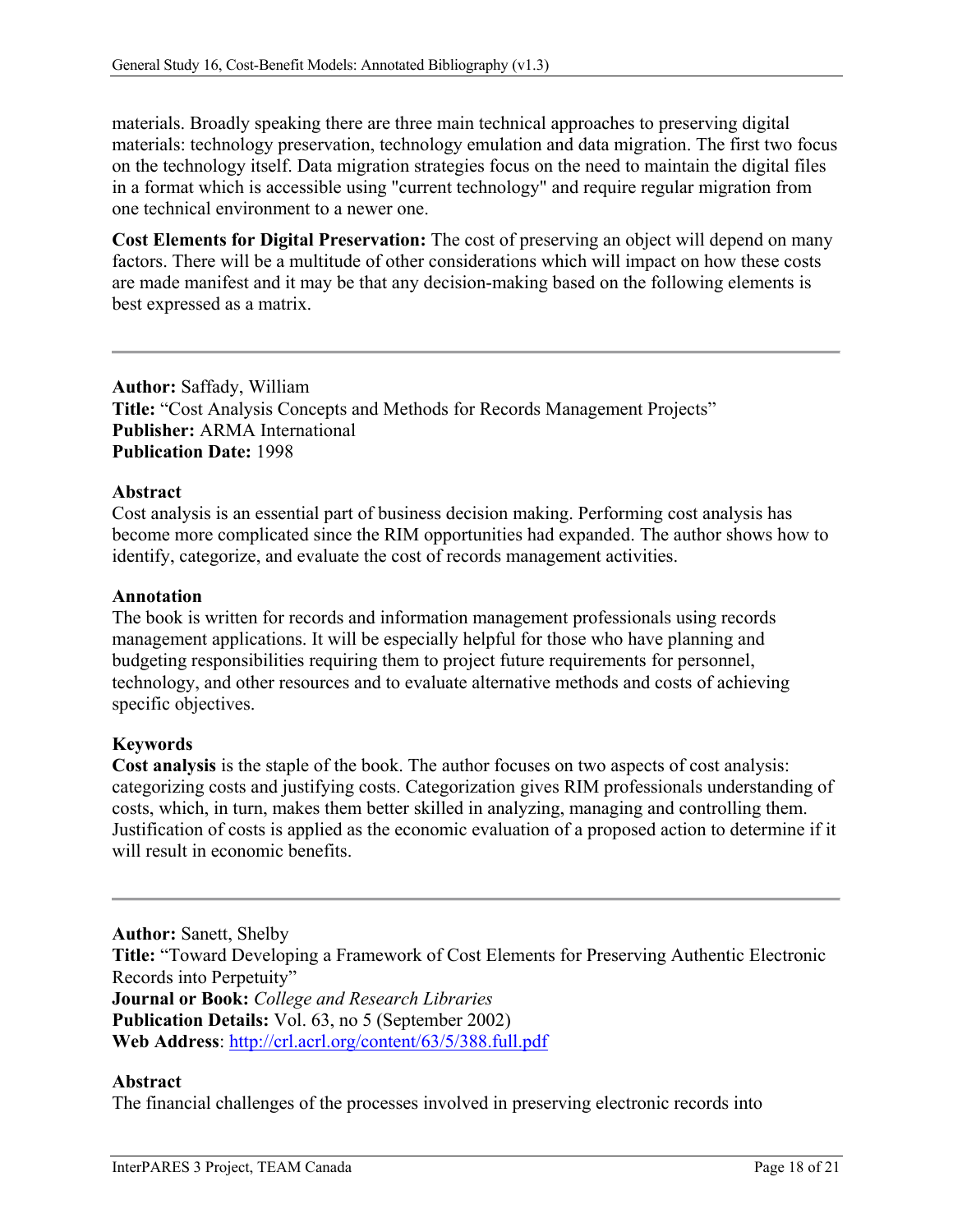perpetuity are significant. Financial management tools will support the decision-making processes in which archives and libraries engage when preserving electronic records. Applying business concepts, in combination with archival precepts and collection management principles, to the challenge of preserving electronic records will assist institutions such as archives and libraries in making decisions that will support their mission statements and act in the best interests of their users. This article proposes that a cost model specific to preserving authentic electronic records be developed.

### **Annotation**

This article argues that applying business concepts such as cost-benefit analysis, risk-benefit analysis, decision-making models, and cost models, in combination with archival precepts and collection management principles, to the challenge of preserving electronic records will assist large institutions such as archives and special collections in making decisions that will support their mission statements and act in the best interests of their users, both present and future.

### **Keywords**

The author discusses **financial planning tools** that help making the best possible decisions for the institution and the electronic records, in conjunction with the organization's mission statement.

The first is **decision tree analysis**, which combines decision points with probabilities and costs to produce better information. **Cost-benefit analysis** is the second financial planning tool, which will supply information to support decision making.

**Author:** Strodl, Stephan, et al.

**Title:** "How to Choose a Digital Preservation Strategy: Evaluating a Preservation Planning Procedure"

**Publication Details:** Proceedings of the **ACM IEEE Joint Conference on Digital Libraries** [\(JCDL'07\),](http://www.jcdl2007.org/) Vancouver, British Columbia, Canada, June 18-23, 2007 **Web Address:** <http://www.ifs.tuwien.ac.at/~strodl/paper/FP060-strodl.pdf>

### **Abstract**

The paper presents the *PLANETS Preservation Planning approach*. It provides an approved way to make informed and accountable decisions on which solution to implement in order to optimally preserve digital objects for a given purpose. The viability of this approach is shown in several case studies for different settings.

### **Annotation**

The paper describes in detail the workflow for evaluating and selecting digital preservation solutions. The authors describe a framework to support the acquisition and documentation of various requirements arising in the context of preservation planning. Besides, guidance is provided for institutions having less expertise in the area of digital preservation and its challenges to identify core requirements that any solution should fulfil in a given setting.

### **Keywords**

**Digital Preservation** is defined asthe process of keeping electronic material accessible and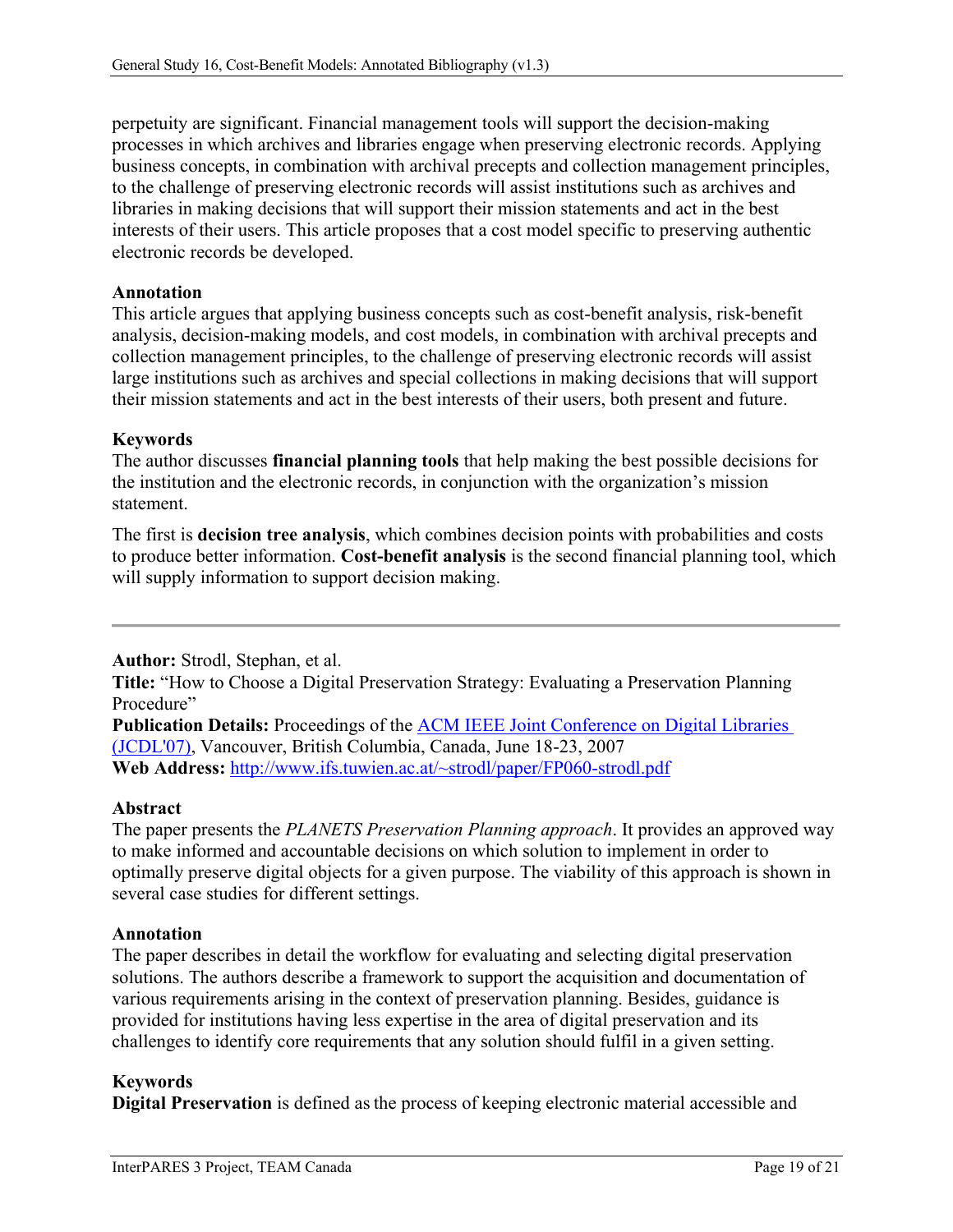usable for a certain period of time. The authors note that it has turned into one of the most pressing challenges within the digital library community. Not only because of the rapid changes and ongoing developments in file formats, long-term archiving of digital material is a highly complex and diverse matter. The ever-growing amount of material being available digitally not only drives the need for feasible access and delivery, but also for preserving digital objects in the medium and long run.

**Costs** have a significant influence on the choice of a preservation solution. Usually, they may be divided into technical and personnel costs, as well as start-up and operational expenditures.

**Author:** Wheatley, Paul **Title:** "Costing the Digital Preservation Lifecycle More Effectively" **Publication Details:** Proceedings of the iPRES 2008 (The Fifth International Conference on Preservation of Digital Objects) **Publication Date:** September 2008 **Web Address:** [http://www.bl.uk/ipres2008/presentations\\_day1/19\\_Wheatley.pdf](http://www.bl.uk/ipres2008/presentations_day1/19_Wheatley.pdf)

# **Abstract**

This paper reviews the work of the LIFE (Lifecycle Information For E-Literature) and LIFE2 projects, the LIFE models, case studies and methodology for costing the digital preservation lifecycle. It concludes that there is further work required in refining the costing models and costing tools and encourages organisations to record costs and where possible make them available to the wider community.

### **Annotation**

The LIFE and LIFE2 Projects have advanced understanding of the short and long-term costs in this complex area, facilitating better planning, comparison and evaluation of digital lifecycles. Case studies presented in the paper provide useful practical experience of the application of costing tools.

### **Keywords**

The concept of **lifecycle costing**, which is used within many industries as a cost management or product development tool is concerned with all stages of a product's or process's lifecycle from inception to retirement.

**Author:** Wright, Richard, Ant Miller, and Matthew Addis **Title:** "The Significance of Storage in the "Cost of Risk" of Digital Preservation" **Book/Journal:** *The International Journal of Digital Curation* **Publication Details:** Issue 3, Vol. 4 (December 2009) **Web Address:** <http://www.ijdc.net/index.php/ijdc/article/viewFile/138/173>

### **Abstract**

As storage costs drop, storage is becoming the lowest cost in a digital repository – and the biggest risk. The authors examine current modelling of costs and risks in digital preservation,